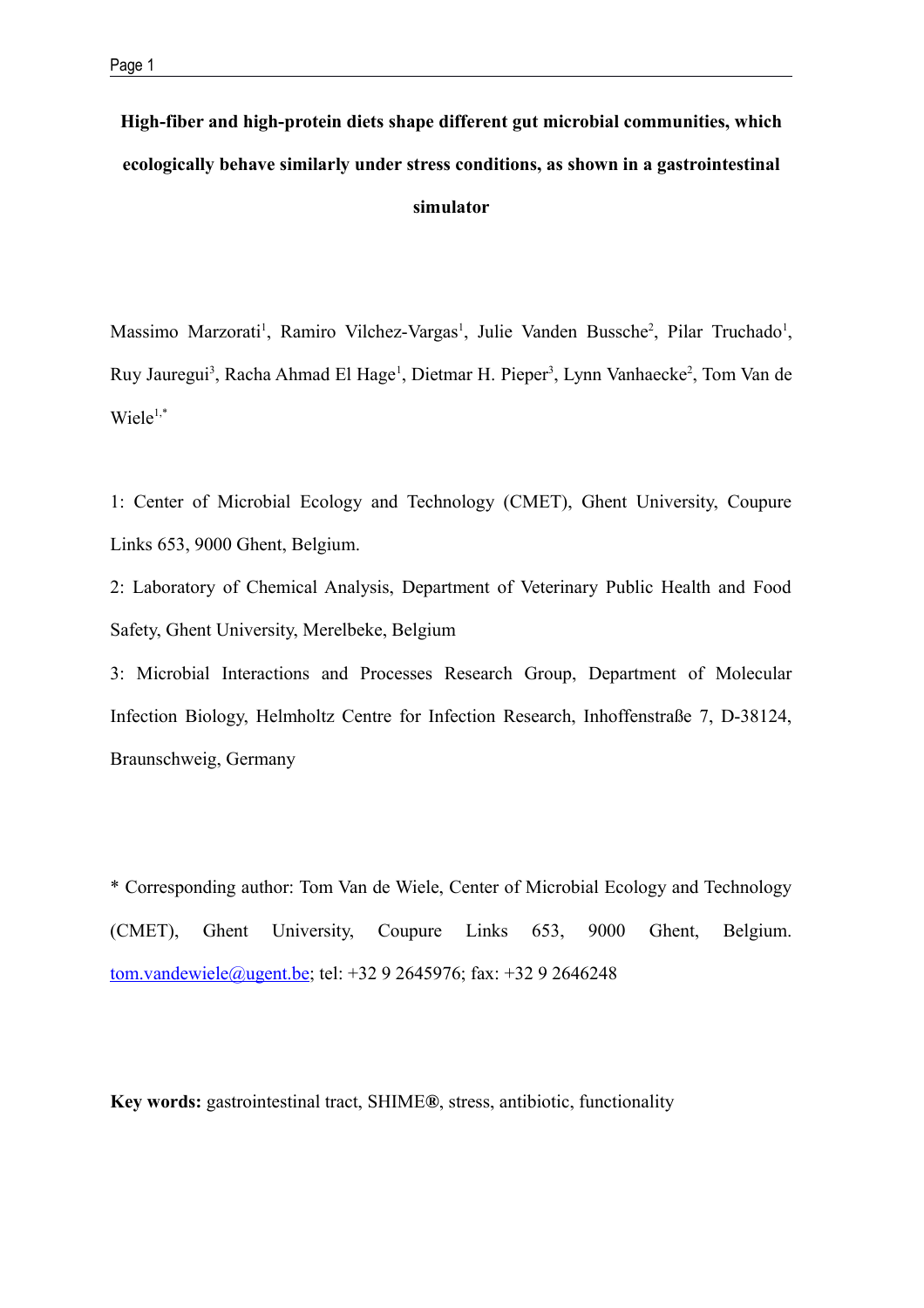#### **Abstract**

The aim of this work was to investigate the relationship between the structure of gut microbial communities fed with different diets (i.e. high-protein - HP - vs. high-fiber - HF diet) and their functional stability when challenged with mild and acute doses of a mix of amoxicillin, ciprofloxacin and tetracycline. We made use of the Simulator of the Human Intestinal Microbial Ecosystem (SHIME**®** ) - a continuous model of the gastrointestinal tract - coupled with 16S-targeted Illumina and metabolomics (i.e. UHPLC-HRMS) analyses. Independently of the diet, the sudden exposure to an acute stress led to a modification of the microbial community structure, selecting for species belonging to *Bacillus* spp.; *Clostridium* cluster XIVa; Enterococci; Bacteroides; and Enterobacteriaceae. The antibiotic treatment led to a decrease in the number of OTUs (at least -10%). Cluster analysis of untargeted metabolic data showed that the antibiotic treatment affected the microbial activity. The impact on metabolites production was lower when the community was preexposed to mild doses of the antibiotic mix. This effect was stronger in the proximal colon for the HF diet and in the distal colon for the HP diet. Different diets shaped different gut microbial communities, which ecologically behaved similarly under stress conditions.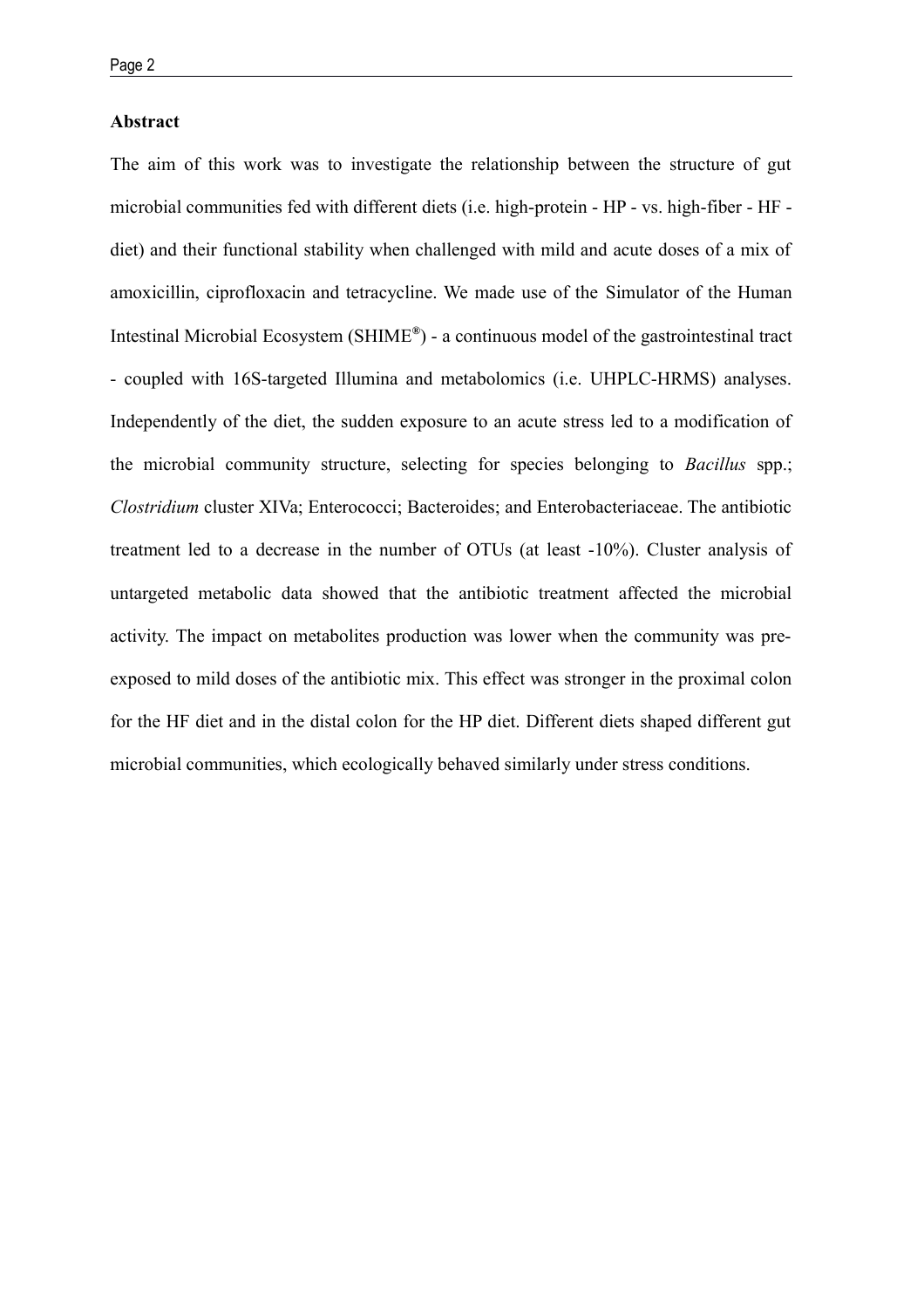# **Introduction**

The human body and especially the gastrointestinal tract (GIT) host a highly complex microbial community, which is deeply involved in influencing several health-associated parameters [1]. As for any other environment, several abiotic and biotic factors normally concur in shaping the structure and composition of these communities, which, on their side, can reach high levels of organization by means of specific interactions, crosssignalling, cross-feeding, and aggregation [2, 3]. For the GIT, a key factor is the diet, which is known to have an effect on the composition of the gut microbial community and on its functional stability (i.e. saccharolytic vs. proteolytic fermentation) [4]; [5]. More specifically, the stability concept refers to the functional properties of the community rather than to its composition, which is normally dynamic [6]. The functional stability of the gut microbiota is of great importance for the host's health. In fact, gut microbiota malfunctioning (i.e. dysbiosis) has been already associated with several detrimental conditions, e.g. chronic inflammation, obesity, allergy, etc. [7] [8-10]. In a simplified study, in which all the species of the community were involved in the same functionality, it has been shown that community structure and functional stability are deeply interconnected under changing environmental conditions [11]. However, the evaluation of the effect of environmental perturbations on the composition and activity of a microbial community may be highly challenging when working in more complex environments (i.e. GIT) and fundamental research is much needed.

The aim of this work was to investigate the relationship existing between the structure of gut microbial communities fed with different diets (i.e. high-protein - HP - vs. high-fiber - HF - diet) and their functional stability. In order to challenge the functional stability of the different communities, we applied an antibiotic treatment to investigate the capacity of the gut microbiota in counteracting an acute stress (e.g. high dose of antibiotics). In other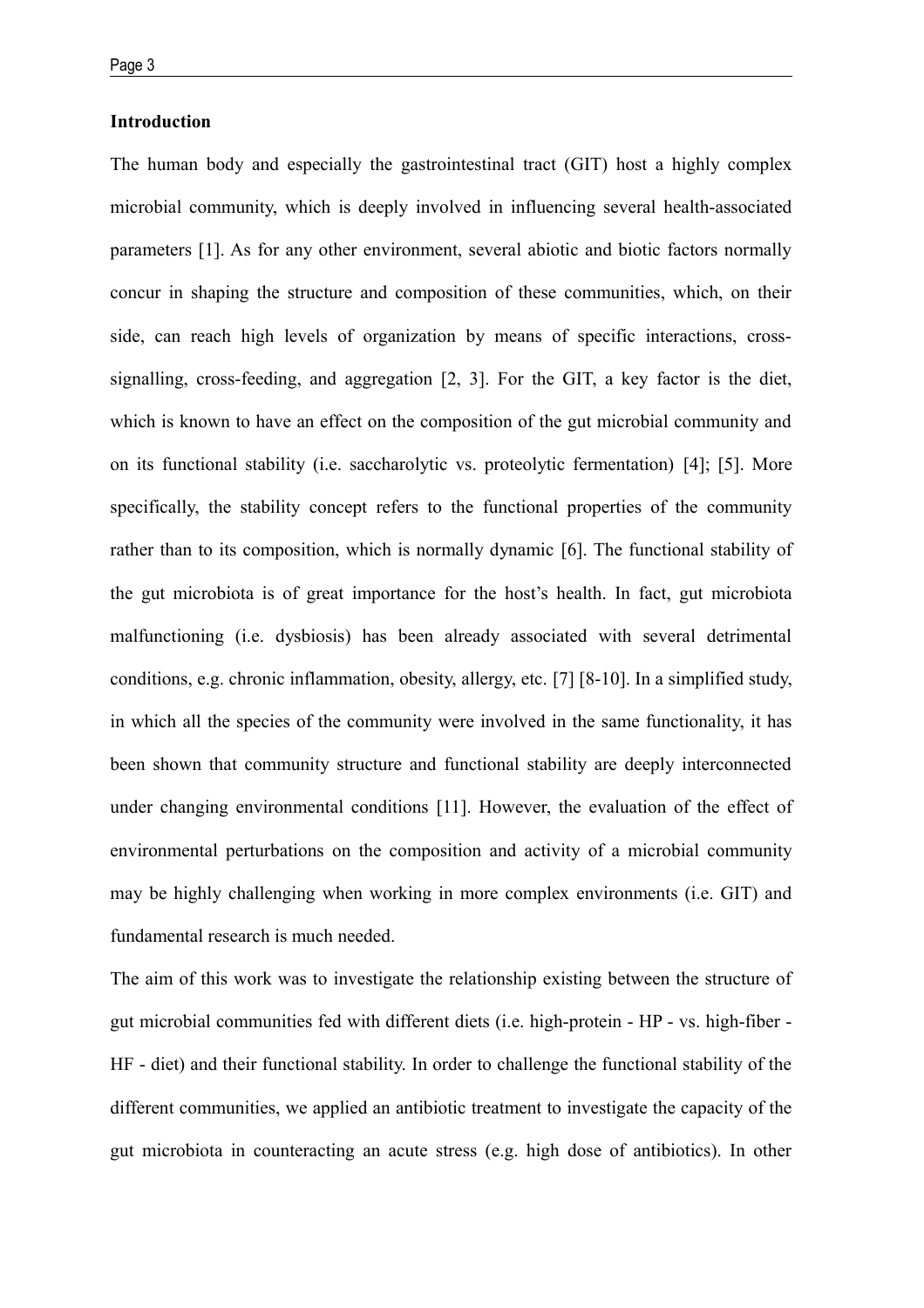words, if different diets are able to shape different microbial communities (both at composition and functional level), does this affect the stability of the ecosystem in presence of a sudden stress? As a secondary endpoint, we evaluated whether or not a microbial community that has been pre-exposed to a similar mild stress (e.g. low dose of antibiotics) can better cope with the acute stress (i.e. priming effect, as defined by [12]). In order to reach these goals, we made use of the Simulator of the Human Intestinal Microbial Ecosystem (SHIME**®** ) - a continuous model of the gastrointestinal tract that allows the simulation of the main physiological and microbiological processes occurring in the GIT under representative environmental conditions [13]; [14]; [15]; [16] [17] - coupled with 16S-targeted Illumina and metabolomics (i.e. UHPLC-HRMS based) analyses.

#### **Materials and Methods**

# *Simulator of the human intestinal microbial ecosystem (SHIME® )*

The reactor setup was adapted from the SHIME**®** (ProDigest and Ghent University, Belgium), representing the GIT of the adult human, as described by Molly *et al.* [18] and Worametrachanon *et al.* [19]. Four modified SHIME systems were run in parallel, each consisting of a succession of 1 reactor per diet simulating stomach and small intestine (temporal succession), and 2 proximal (PC) and distal (DC) colon compartments (Figure 1). The PC was characterized by a pH of 5.6-6.0, a volume of 500 mL and a retention time of 20h; the DC had a pH of 6.5-6.9, a volume of 800 mL and a retention time of 32h. The colonic compartments were inoculated with the fecal microbiota of a healthy 35-year old volunteer who had no history of antibiotic treatment in the 6 months prior to the faecal sample collection. From the beginning of the experiment (start-up period of 2 weeks) each arm of the SHIME (i.e. HF or HP, Fig. 1) was fed with a medium either representative of a high-fiber or a high protein diet (Table 1). Both diets provided a total amount of 18.7 g/L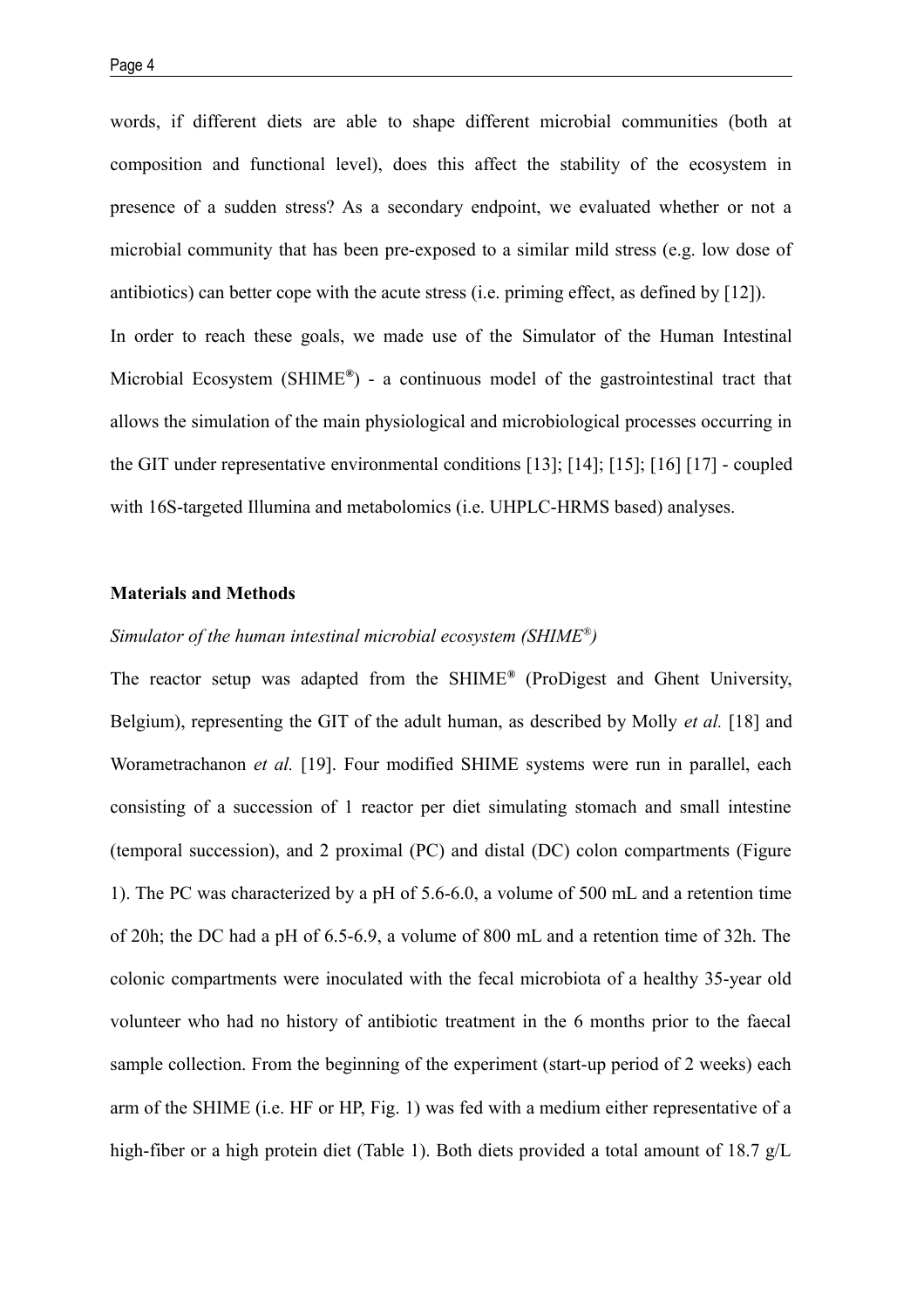of ingredients. Following the start-up period each arm of the SHIME was split in 2 subarms for 2 weeks of either control ( $\text{NS} = \text{non stress}$ ) or mild antibiotic treatment ( $\text{MS} =$ mild stress) and then 1 week of acute stress (NSS and MSS = acute stress) (Figure 2). The antibiotics used to induce either a mild or an acute stress were amoxicillin, ciprofloxacin and tetracycline, respectively at 10, 10, 2.5 mg/L final colonic concentration (i.e. mild stress) and 40, 40, 10 mg/L final colonic concentration (i.e. acute stress) and were dosed in each proximal colon compartment, as indicated in Fig. 2. The detailed schedule and sampling scheme is shown in Fig. 2. Samples have been named as follows: either  $P$  (= protein) or  $F$  (= fiber) for the type of diet;  $P$  (= proximal) or  $D$  (= distal) for the colonic location; NS 1 to 5 for the samples collected in the 'control' arm of the SHIME; MS 1 to 5 for the samples collected in the 'mild stress' arm of the SHIME; NSS 6 to 9 for the samples collected during the acute stress phase, in the control arm of the SHIME; finally, MSS 6 to 9 for samples collected during the acute stress phase, in the arm of the SHIME that previously underwent the 'mild stress' conditions. All samples (5 mL each) for metabolites analyses were immediately stored at -80°C till further analysis. Samples for DNA extraction (2 aliquots of 1 mL) were centrifuged and the pellet stored at -80°C.

# *Illumina metagenomic sequencing*

Metagenomic DNA was extracted and purified using the FastPrep®-24 Instrument (MP Biomedicals; Illkirch, France) as previously described by Vilchez-Vargas *et al.* [20]. The V1-2 region of the 16S rRNA gene was amplified as previously described [21]. However, in a first 20 cycles PCR reaction the 16S rDNA target was enriched using the welldocumented 27F and 338R primers [22, 23] as previously specified [24]. Libraries were sequenced in a MiSeq platform (Illumina). Reads were clustered allowing for two mismatches, as previously described [26]. The data-set was then filtered to consider only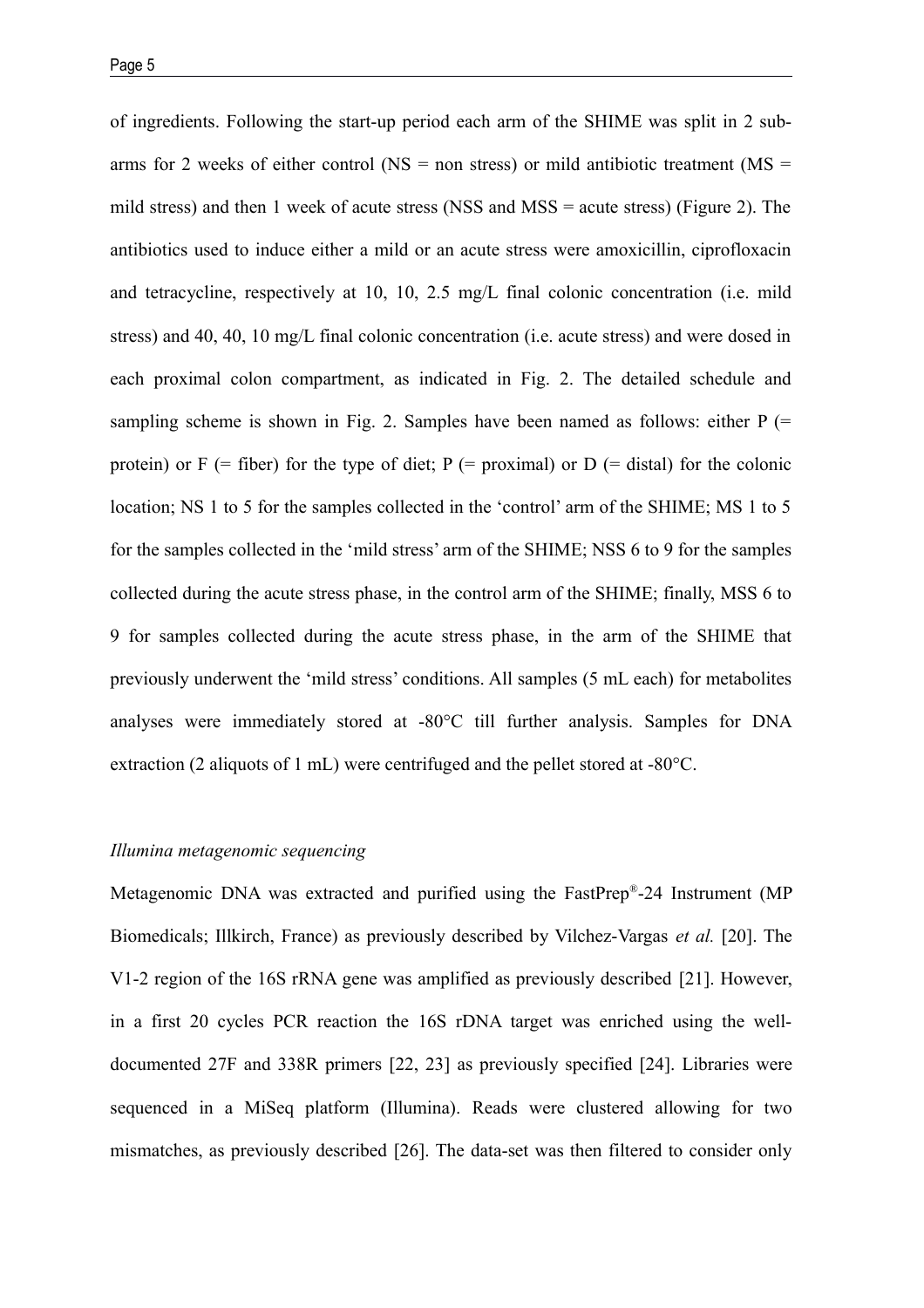those phylotypes that were present in at least one sample at a relative abundance >0.1% or were present in all samples at a relative abundance >0.001%, as previously described [21]. Samples were re-sampled to the minimum sequencing depth (19448 reads) using the package phyloseq from the R program. A total of 1,400,256 reads were obtained, and grouped into 745 phylotypes. Rarefaction curves and statistics were generated using the package vegan from the R program and network analysis was performed with cytoscape considering the pearson correlation range of  $-0.8 <$ rho $< 0.8$ . All phylotypes were assigned a taxonomic affiliation based on the naïve Bayesian classification (RDP classifier) with a 80% of threshold [27].

## *Metabolites analyses*

Short-chain fatty acids (SCFAs) and ammonium were determined as described by Van de Wiele *et al.* [13]. The validated metabolomics analysis was performed on a UHPLC (ultrahigh performance liquid chromatography) Accela system hyphenated to an Orbitrap-HRMS (high resolution mass spectrometer) (Thermo Fisher Scientific, San José, CA, USA) [28]. Chromatographic separation of the SHIME metabolites was achieved on an Acquity HSS T3 C18 column (1.8 μm, 150 mm x 2.1 mm, Waters) kept at 45°C. Additionally, a vanguard pre-column (1.8 μm, 5 mm x 2.1 mm, Waters) with identical stationary phase was used to guarantee a longer column lifetime. Elution was carried out using a binary solvent system consisting of ultrapure water (A) and acetonitrile (B) both acidified with 0.1% formic acid at a constant flow rate of 0.4 mL/min. A gradient profile with the following proportions  $(v/v)$  of solvent A was applied: 0-1.5 min at 98%, 1.5-7.0 min from 98% to 75%, 7.0-8.0 min from 75% to 40%, 8.0-12.0 min from 40% to 5%, 12.0- 14.0 min at 5%, 14.0-14.1 min from 5 to 98%, followed by 4.0 min of re-equilibration. A 10 μl aliquot of each sample was injected for analysis. HRMS analysis was performed on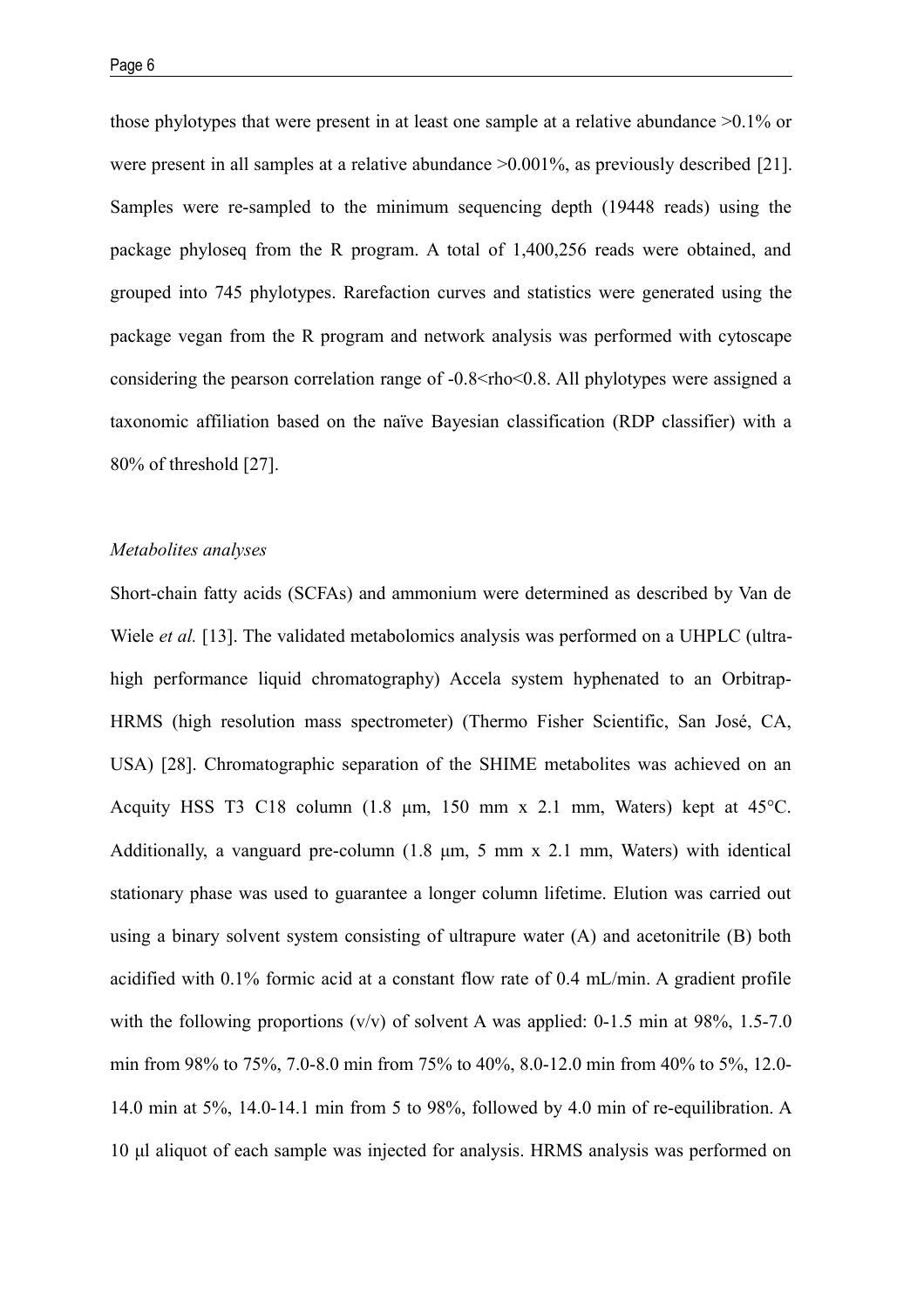an Exactive<sup>TM</sup> stand-alone benchtop mass spectrometer, equipped with a heated electrospray ionization source (HESI-II), operating in polarity switching mode. Ionization source working parameters were optimized and were set to a sheath, auxiliary and sweep gas of 50, 25 and 5 arbitrary units (au), respectively, heater and capillary temperature of 350 °C and 250 °C and tube lens, skimmer, capillary and spray voltage of 60 V, 20 V, 90 V and 5 kV (+/-), respectively. A scan range of *m/z* 50-800 was chosen and the resolution was set at 100,000 FWHM at 1 Hz (1 scan per second). The automatic gain control (AGC) target was set at balanced ( $1 \times E^6$  ions) and the maximum injection time was 50 ms.

The SHIME samples were extracted as follows: 1.5 mL of suspension was centrifuged (5 min at 13,300 rpm) and the supernatant filtrated over a PVDF filter (pore size of 0.22 μm). Finally, the extract was diluted (1:5) with ultrapure water and transferred to a glass HPLCvial [28].

The first step for chemometric data analysis was conducting extensive data pre-processing of the obtained full scans HRMS data files with Sieve™ 2.1 software (Thermo Fischer Scientific). This included automated peak extraction, peak alignment, deconvolution and noise removal. To increase the diversity of the detected metabolites, the negative and positive ionization mode were considered separately [29]. Next, a logarithmic transformation and Pareto scaling  $(1/\sqrt{SD})$ , where SD is the standard deviation) were performed for inducing normality and standardizing the range of independent X-variables, respectively [30]. Finally, multivariate regression techniques (Simca 13.5.0, Umetrics, Sweden) were used to display the differentiation between the metabolomes derived from the SHIME samples. This study relied on principal component analysis (PCA) to reveal outliers, groups and trends, whereas (orthogonal) partial least square analysis ((O)PLS) was used for constructing a prediction model that could explain and predict the Y-variable (antibiotic treatment)) from the X-matrix (SHIME metabolome with metabolite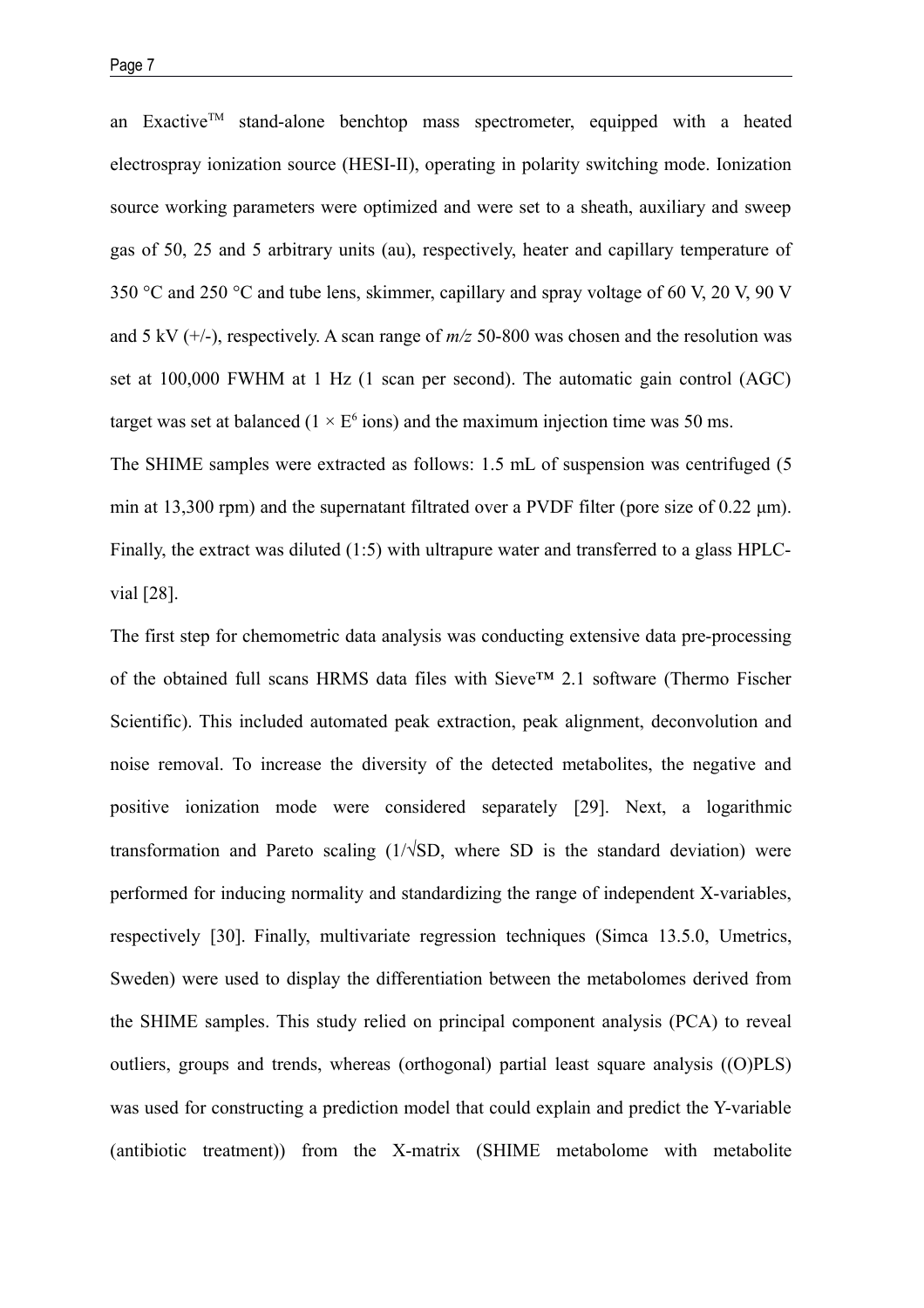abundances). Model diagnostics in terms of fit  $(R<sup>2</sup>X, R<sup>2</sup>Y)$  and predictive ability  $(Q<sup>2</sup>)$  were calculated to see how good the model fits the data and plots were validated by ANOVA of the cross-validated residuals (CV-ANOVA) [31]. Finally, in order to discover the number of significantly altered metabolites we relied on permutation tests with Benjamini Hochberg's False Discovery Rate (FDR) to correct for multiple comparisons. An adjusted P<0.05 was considered to be statistically significant.

#### **Results**

# *Analysis of the microbial community composition*

The prolonged exposure of the original fecal inoculum to the 2 diets and to the different physiological conditions of proximal and distal colon led to the selection of microbial communities characterized by a different composition. As shown in Figure 3, in presence of a HF diet, the communities of both colon compartments were dominated by bacteria belonging to the Bacteroidetes phylum (>50%), followed by Firmicutes (approx. 30%) and Proteobacteria. The HP diet led to a higher percentage of Proteobacteria (44% in the PC and 35% in the DC) at the expense of both Firmicutes and Bacteroidetes. The fecal material of the donor itself was already characterized by a high percentage of Proteobacteria (data not shown). Independently of the composition and the diet, the analysis of the rarefaction curves (Fig. S1) showed that the presence of a mild or acute stress had a negative impact on the richness (i.e. number of OTUs) of the community. In fact, with the exception of the PC samples in the HP SHIME pre-treated with a mild stress, the administration of antibiotics resulted in at least 10% decrease in the number of OTUs. To further analyze the impact of diet and stress on the different communities and to maximize the differences observed among the samples, the Illumina data were processed by means of a PCA focused on those OTUs that changed in abundance during the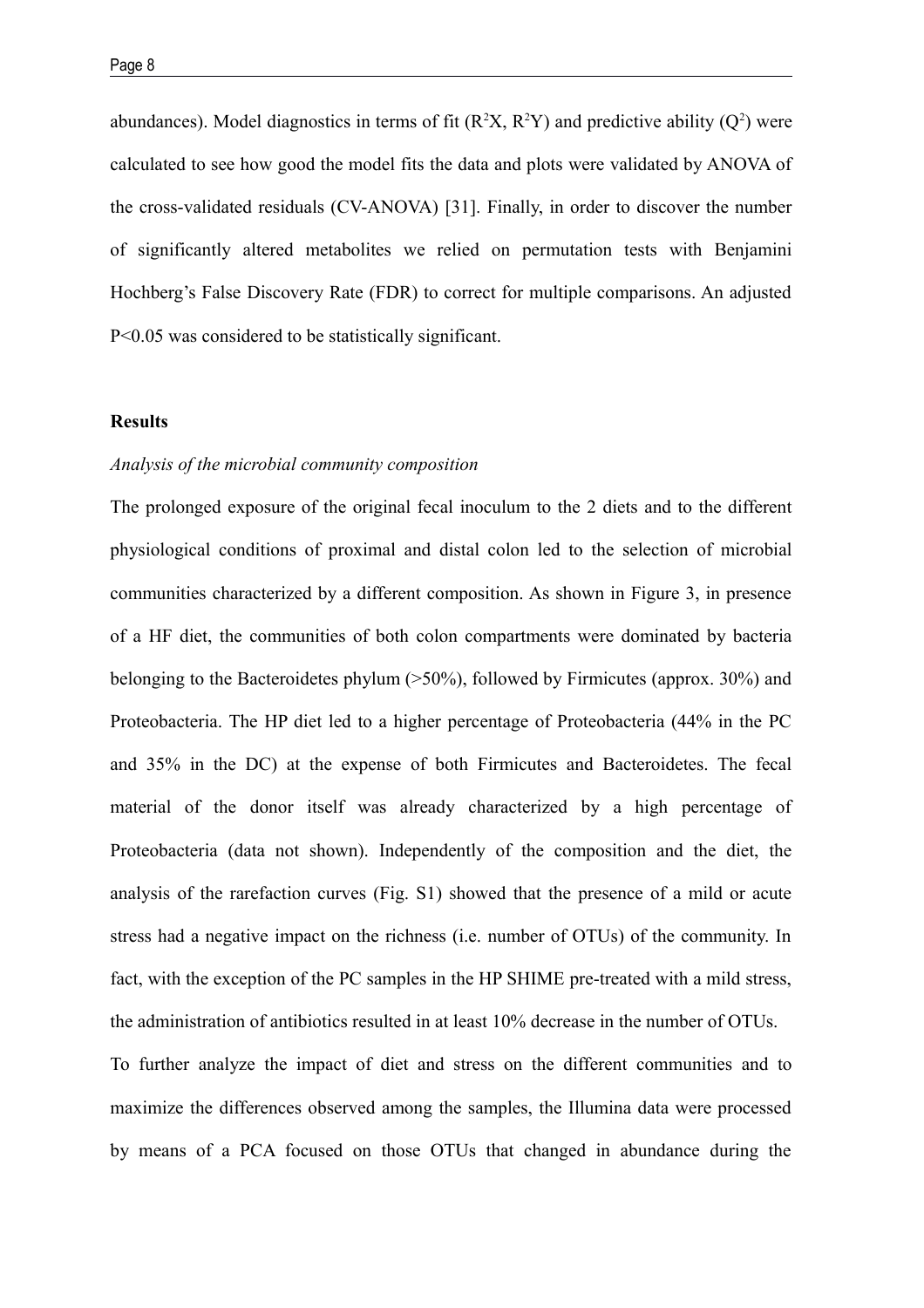experiment. As shown in Figure 4, samples from all colon compartments clustered according to the level of stress to which they were exposed. Moreover, samples previously exposed to mild stress (i.e. MS) and subsequently exposed to acute stress (i.e. MSS) clustered together (black dashed clusters, Fig. 4). The main changes at the level of community composition are shown in Fig. S2 (proximal colon) and S3 (distal colon). Overall, independently of the diet, samples pre-exposed to mild stress (MS) clustered with those exposed to acute stress (MSS). On the contrary, NS and NSS samples ended up in separate clusters. Exposure to the antibiotic stress selected for similar changes in common microbial groups, independently of the used diet. Among them, both in the PC and DC, it was observed an increase in the concentration of *Bacillus* spp.; *Burkholderia* spp.; *Clostridium* cluster XIVa; Enterococci; Bacteroides; and Enterobacteriaceae.

Finally, during the experiment, we analyzed the structure of the various communities by investigating the network of positive interactions in the whole database, based on a Pearson correlation matrix (Fig. S4 and S5). Keystone OTUs - selected as the top 3 with the highest values of betweenness centrality (i.e. indicator of a node's centrality in a network) differed among the samples and were dominated by bacteria belonging to the phyla of Firmicutes and Bacteroidetes (Table 2). At phylogenetic level, it was possible to observe that a HF diet coinciding with a mild or acute stress had the tendency to promote the role of Firmicutes (i.e. *Clostridium* XIVa and *Phascolarctobacterium* spp.) in the proximal colon and the role of some *Bacteroides* spp. in the distal colon. In contrast, the presence of a HP diet and external stress favored the role of *Bacteroides* spp. both in the proximal and the distal colon. Finally, the total number of positive interactions (i.e. suggested level of mutualistic interactions) for each network is summarized in Table 3. In all cases, with the exception of the distal colon in presence of a HP diet, the addition of mild stress led to a decrease of the number of positive interactions (NS vs. MS in Table 2). In presence of the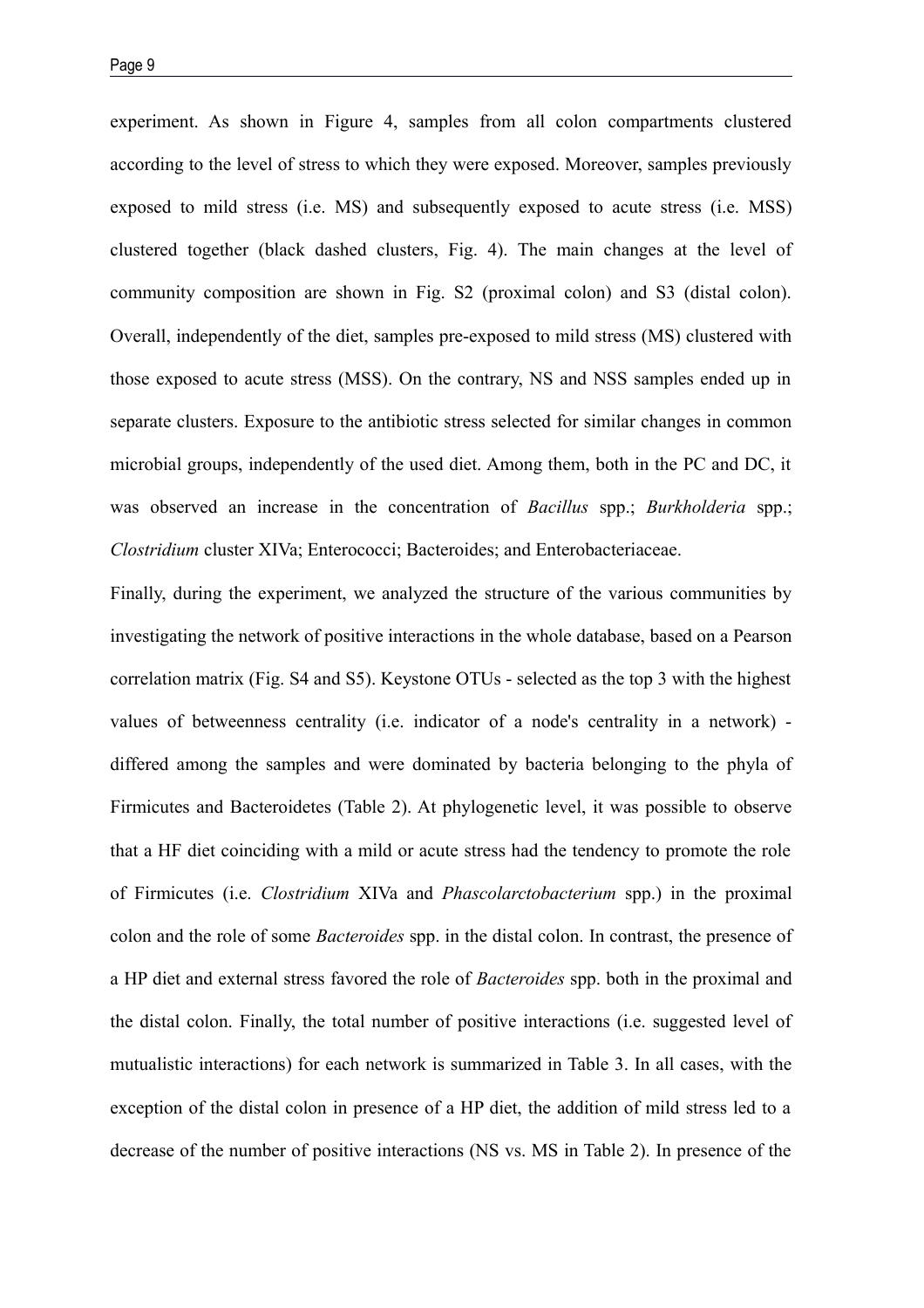HF diet, the total number of positive interactions in the proximal colon - when exposed to acute stress - increased in absence (NSS) or presence (MSS) of the exposure to the mild stress of 63% and 250%, respectively. In contrast, in the distal colon, the exposure to acute stress led to a decrease in positive interactions of 89% (NSS) and 65% (MSS). In presence of the HP diet, this trend was different, as compared to the HF diet. Positive interactions increased with 20% in the MSS samples in the proximal colon and with 192% in the NSS samples in the distal colon. Finally, samples from the PC under NSS conditions showed a 65% decrease and those from the distal colon under MSS conditions had a 13% decrease in positive interactions.

## *Analysis of the metabolites production*

SCFA and ammonium were measured as markers for saccharolytic and proteolytic activity. SCFA profiles consisted mainly of acetate, propionate and butyrate with small amounts of other acids such as isobutyric, valeric, isovaleric and caproic acid (data not shown). The evolution of the total amount of SCFAs in the different colon compartments of the SHIME reactor is shown in Figure 5a. With both diets, it was possible to observe a common trend: during the first 2 experimental weeks the concentration of SCFA remained stable in both the proximal and distal colon compartments of the SHIME arms that acted as control. On the contrary, the presence of a mild stress led to an initial decrease in the concentration of total SCFAs and a stabilization of the concentration at lower levels (i.e. grey and dotted lines in Fig. 5a) as compared to the respective control arm (i.e. black and dashed lines in Fig. 5a). In presence of the acute stress (black arrow, Fig. 5a), the concentration of total SCFA in the original control arm dropped (i.e. black and dashed lines in Fig. 5a), while the arms that previously underwent the mild stress conditions remained unaffected (i.e. grey and dotted lines in Fig. 5a). The two diets led to a different recovery following acute stress.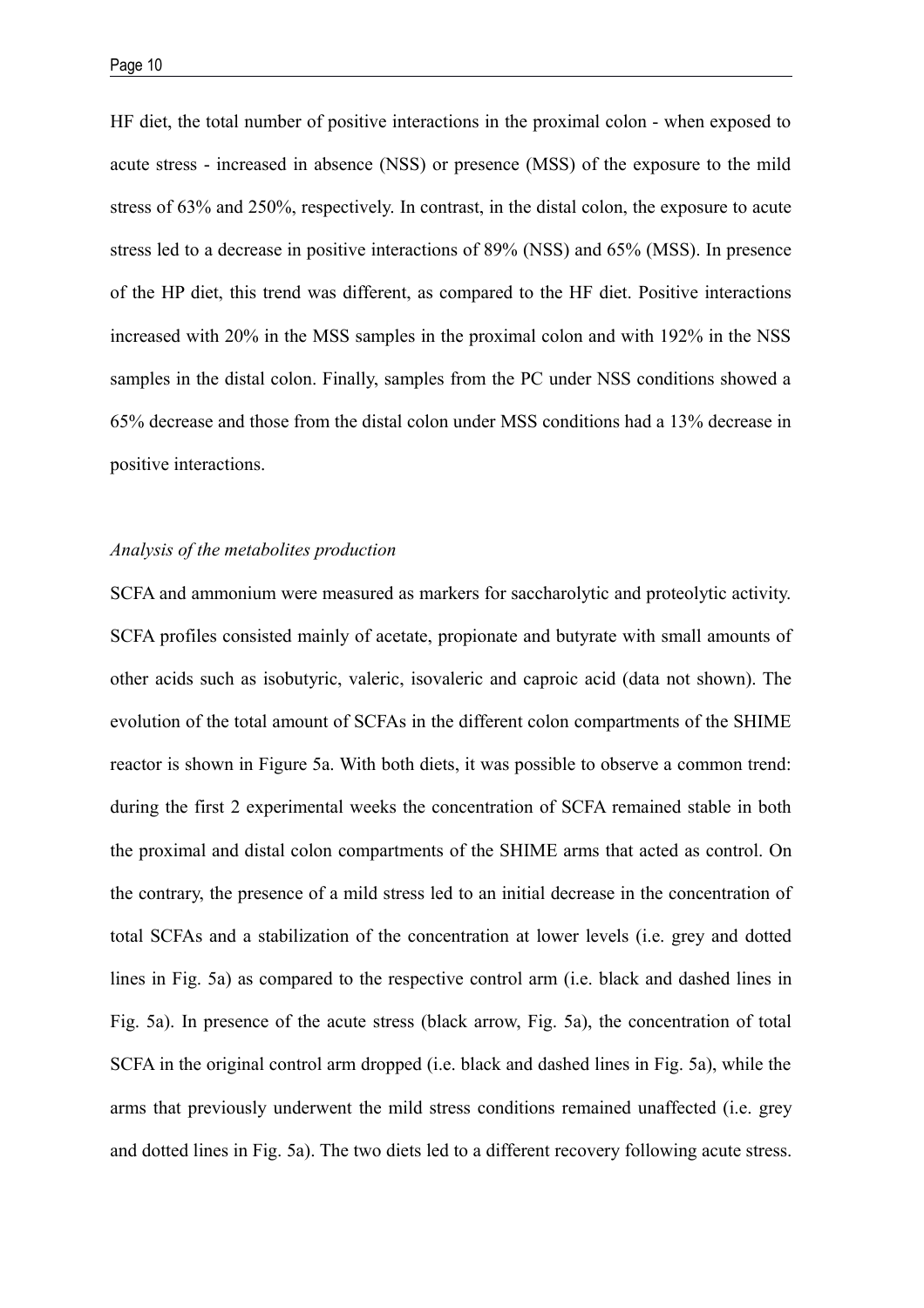In presence of the HF diet the concentration of SCFA returned within 2 days to levels similar to those present prior to the acute stress. In contrast, for the HP diet, the lost capability in saccharolytic fermentation was not recovered up to 5 days following stress. The concentration of ammonium during the first 2 experimental week (i.e. control arm vs. mild stress arm) was not affected (Fig. 5b). The application of the acute stress led to a build-up in the concentration of ammonium in all arms of the SHIME, independently of a pre-exposure to the stress. This transient peak in ammonium occurred 1 day after the stress in presence of HP diet (up to 500 mg/L in the DC) and 2 days after the stress in presence of the HF diet (up to 400 mg/L in the DC).

Figure 6 shows the OPLS score plot output of the total dataset of the untargeted metabolomic fingerprints of the proximal (Fig. 6a) and distal (Fig. 6b) colon. In both cases, it is possible to observe that the samples primarily clustered according to the diet along the x-axes. Sub-clusters were then formed in both compartments between NS and MS samples. Finally, exposure to an acute dose of antibiotics led to the formation of a separate joint cluster for both the NSS and MSS samples (along the y-axes). In the proximal colon supplemented with the HF diet, exposure to mild stress led to a temporal adaptation of metabolites, as indicated by the red arrow in Fig. 6a. In response to this adaptation, the samples exposed to the acute stress formed two separate sub-clusters(dotted circles). During the experiment - according to a 2-sided permutation test with multiple comparisons - 28% and 26% of the metabolites significantly changed in the proximal colon with a HF and a HP diet, respectively. In the distal colon, 34% and 42% of the metabolites significantly changed in presence a HF and a HP diet, respectively.

Data from Fig. 6 have been further analyzed in order to consider only the main metabolites responsible for the differential clustering (multivariate regression). Seventy-two untargeted metabolites for the PC and 66 for the DC - selected from the S-plot - have been used to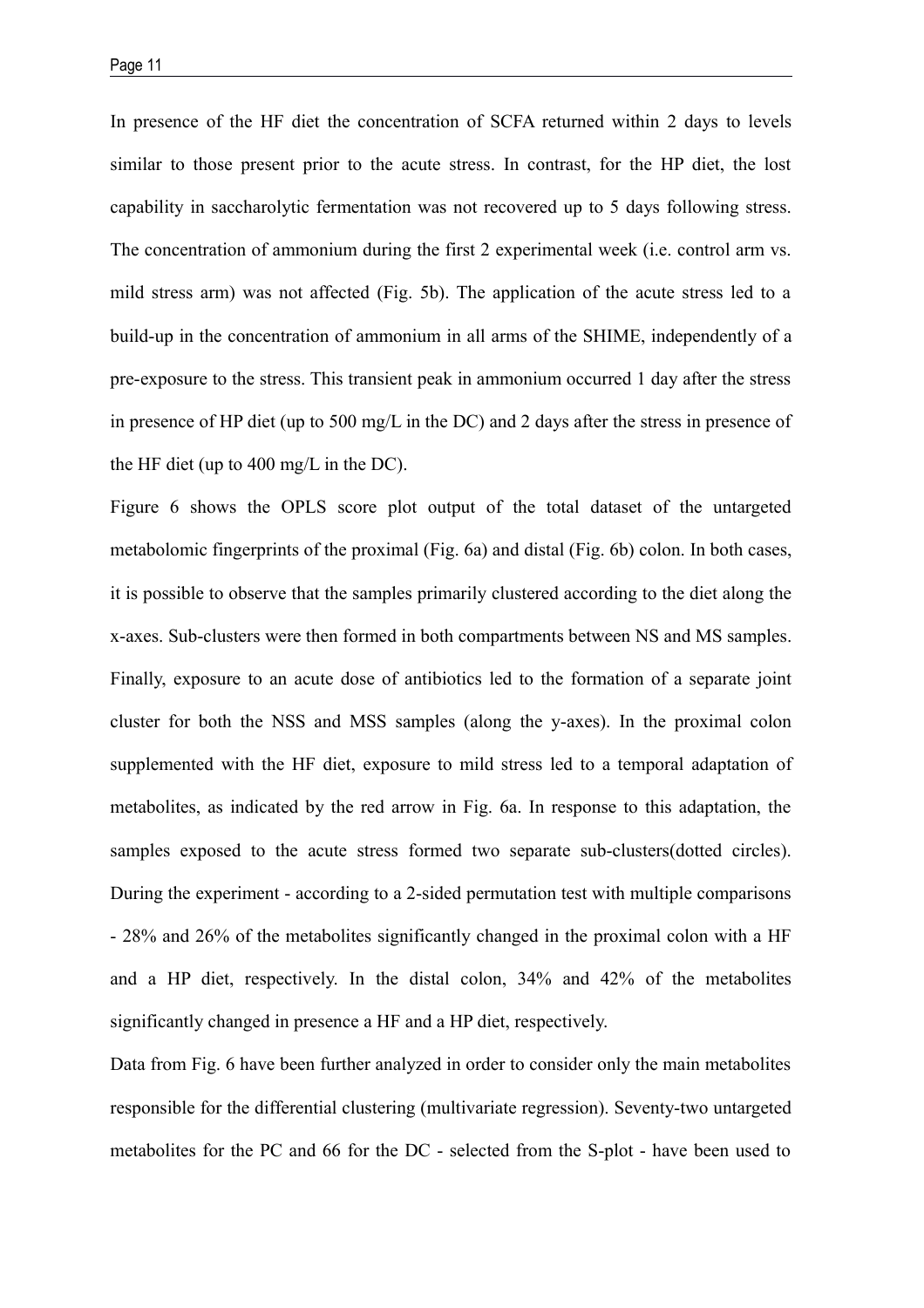create the dendograms shown in Fig. S6. Both in the PC (Fig. S6a) and in the DC (Fig. S6b), samples formed separate clusters based on the diet. Within each of the clusters, the MS and NS 2 to 5 samples (cfr. Fig. 2) were more similar among each other according to the sampling point (i.e. MS 2 and NS 2 clustered together, MS 3 and NS 3 clustered together, etc…). Following the acute stress, samples in the PC tended to mix 'temporal sampling' point and 'preliminary exposure (MSS) or not (NSS) to the stress'. On the contrary, in the distal colon MSS and NSS samples formed different clusters (the effect was more pronounced in presence of the HP diet). Finally, a targeted approach was applied to a selected number of samples to highlight the effect of the experimental conditions on 66 selected metabolites. Data are shown as clustering of heat maps for the HF (Fig. 7a) and the HP (Fig. 7b) diets, with a similarity cut-off of 85%. Both with the HF and the HP diet, samples from the proximal and the distal colon formed separate clusters. Within the HF cluster of the proximal colon, it was possible to observe a small sub-cluster containing samples MS5, MSS7 and NSS7. On the contrary, in the distal colon, samples clustered according to the sampling time. In presence of the HP diet, all samples from the proximal colon clustered together, while in the distal colon it was possible to observe a small subcluster containing samples MS5, MSS7 and NSS7. In terms of specific metabolites, main differences could be observed between proximal and distal colon, independently of the diet: D-fructose, maltose, galactose, mannose and malic acid were more abundant in the PC, while hydroxybenzoic acid, chenodeoxycholic acid and ursodeoxycholic acid were more abundant in the DC. Finally, metabolites with a possible negative impact on human health, such as indole and cadaverine, were preferentially produced in presence of the HP diet while higher levels of glucose were correlated with a HF diet. Among the 66 selected metabolites, no significant differences could be specifically attributed to the presence of a mild/acute antibiotic stress.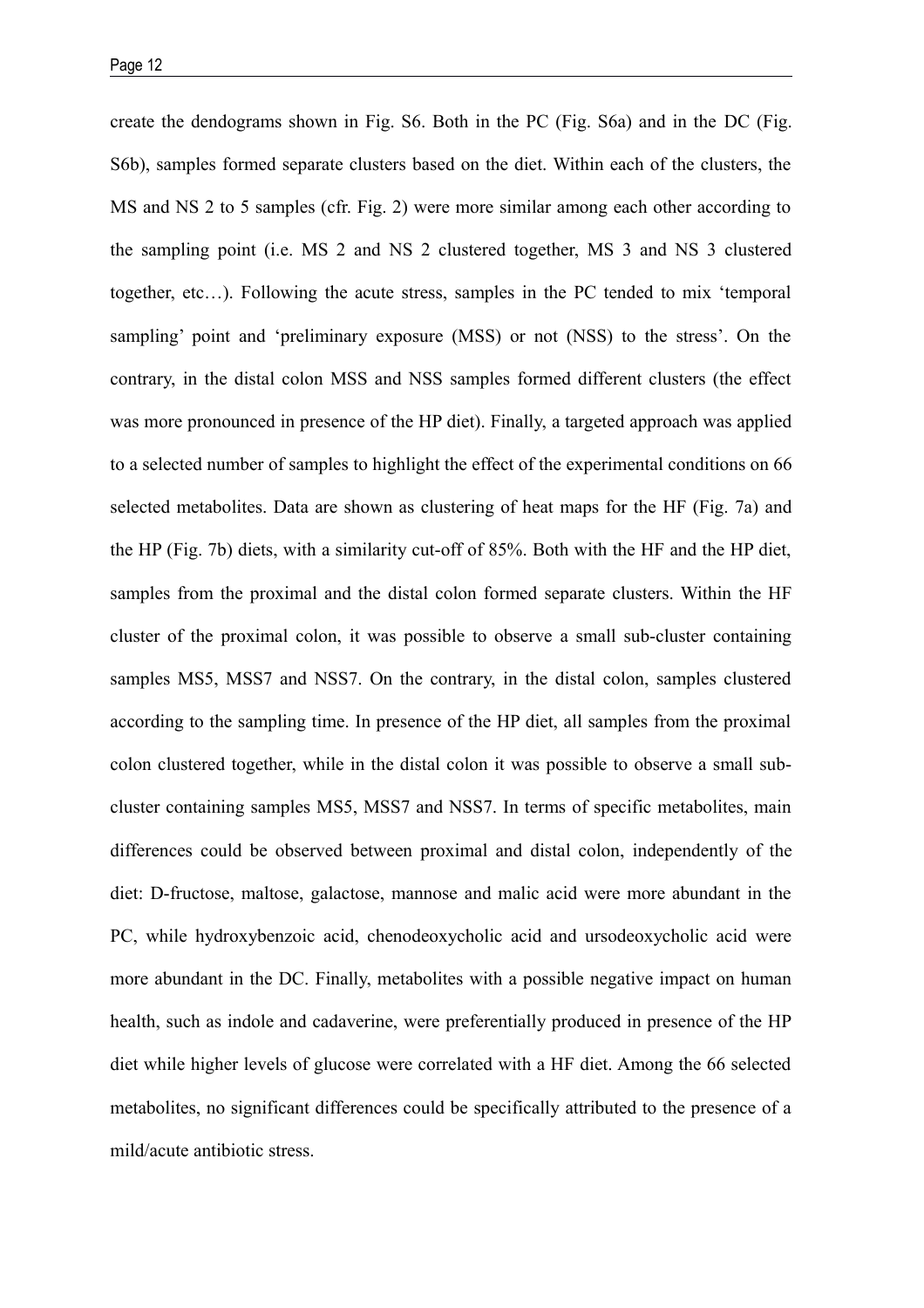# **Discussion**

The objective of this study was to evaluate how a high-protein and high-fiber diet may impact the composition of the gut microbiota and affect its functional stability (i.e. capacity of a microbial community in counteracting external stress - mild vs. acute dose of antibiotics) from an ecological point of view. We already showed in the past that the SHIME, in line with other chemostat models inoculated with a fecal microbial community, allows the creation of highly reproducible conditions when similar environmental factors are applied [32, 33]. In this way, by inoculating the system with the fecal material of a single donor, we could increase the number of variables in the system (i.e. HP and HF diets; mild and acute stress; different colon region-specific conditions). For the purpose of this work, the design has to be considered as working with 1 individual either pre-exposed or not to mild stress. In the current study, HF and HP diets led to the development of microbial communities characterized by a different composition (Fig. 3) and metabolic activity (Fig. 5, 6 and 7). HF and HP diets originally shaped - starting from the same fecal sample - different microbial communities in the simulated proximal and distal colon compartments at the end of the stabilization period (Fig. 3). This is in line with what reported by Turnbaugh and colleagues [34], who showed that the community composition can be altered over short time intervals when humanized mice were switched to different diets. HP diet was associated with an increased relative proportion of bacteria belonging to the phylum of Proteobacteria. Proteobacteria are a major phylum of gram-negative bacteria, which include a wide variety of pathogens and have been considered as a signature of dysbiosis in gut microbiota [35].

We then applied a stress to evaluate whether or not a different diet had an impact on the developed communities. The choice of stress (i.e. antibiotics) was based on its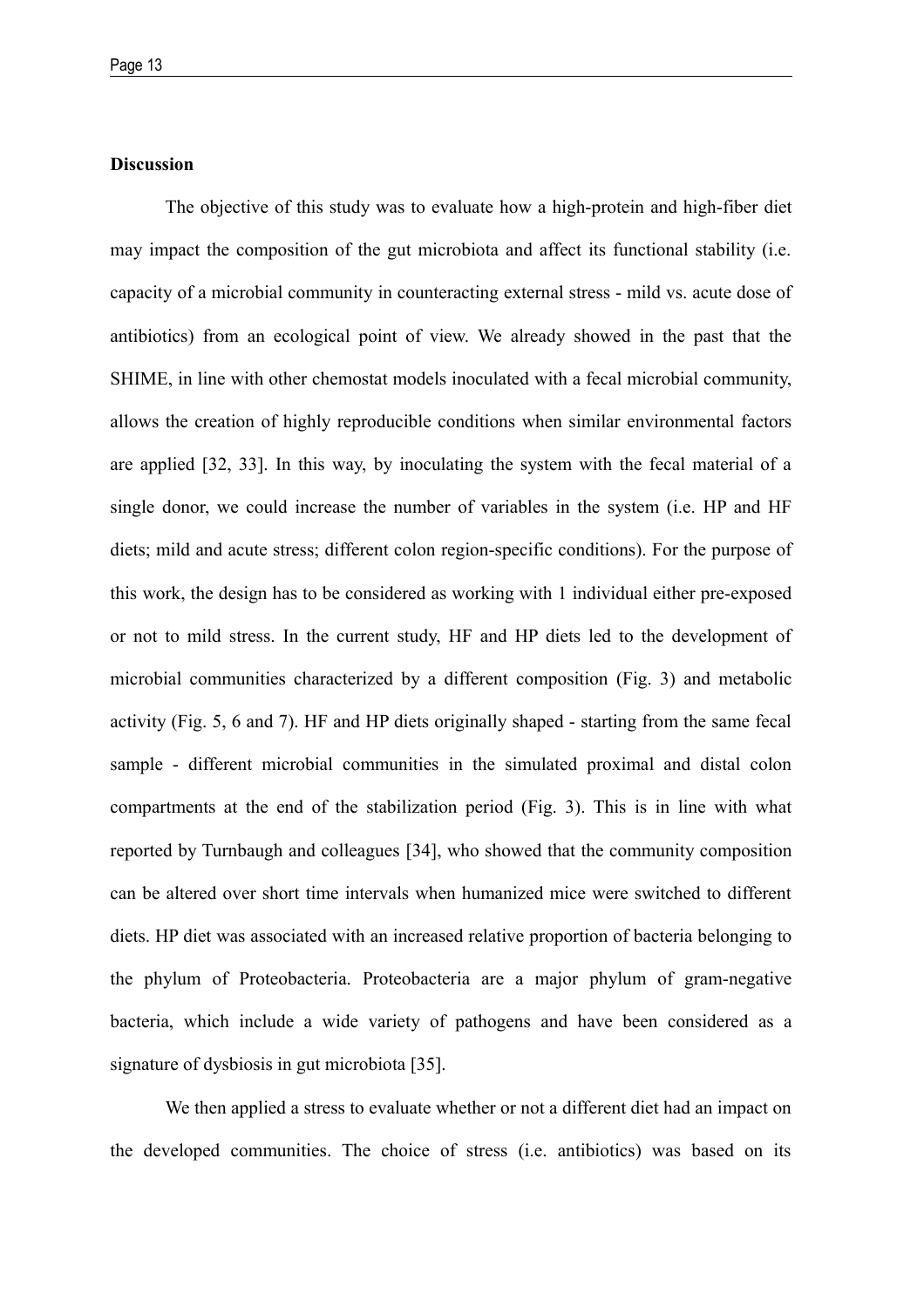relevance for the gut microbiota and was designed to induce an environmental fluctuation to challenge the functional stability of the different communities. We opted for a combination of antibiotics with a broad antimicrobial-spectrum in order to avoid an outcome of the study merely linked to the inhibition/modification of a limited number of microbial groups. However, the possible drawback of this approach is that the differences observed between the two diets might have been underestimated. Moreover, we decided to prime the microbial communities with a similar stress as it has already been shown that a primary stress can improve the capacity of a microbial community to cope with a subsequent severe stress only if the applied stresses are similar [36, 37].

Despite the already mentioned different composition of the gut microbiota induced by the diets in the proximal and distal colon, the 16S targeted Illumina analysis showed a similar pattern of changes in response to the mild and acute stresses, independently of the administered diet (Fig. 4, S2 and S3). In fact, samples collected from the SHIME arm that was pre-exposed to the mild stress (MS) underwent a lower number of changes – as compared to those from the control arm (NS -> NSS) – when exposed to the acute stress (MSS clustered with MS). The exposure to the antibiotic stress selected for similar changes in common microbial groups and led to a general decrease of richness (Fig S1), independently of the used diet. In this respect, we suggest that - despite the fact that the priming ability was present in the gut microbiota - this occurred with a fitness cost leading to a selection and survival of the most effective species, as postulated by Rilling and colleagues [12]. In the simulated colon compartments, different diets selected for different numbers of positive interactions and taxa (Table 2 and 3). Scientific literature has already shown that long-term diets rich in protein and animal fat are associated - in controlledfeeding study - with enterotypes rich in levels of Bacteroides [4] while a diet high in fiber content has been correlated with a decrease in the levels of Firmicutes and an enrichment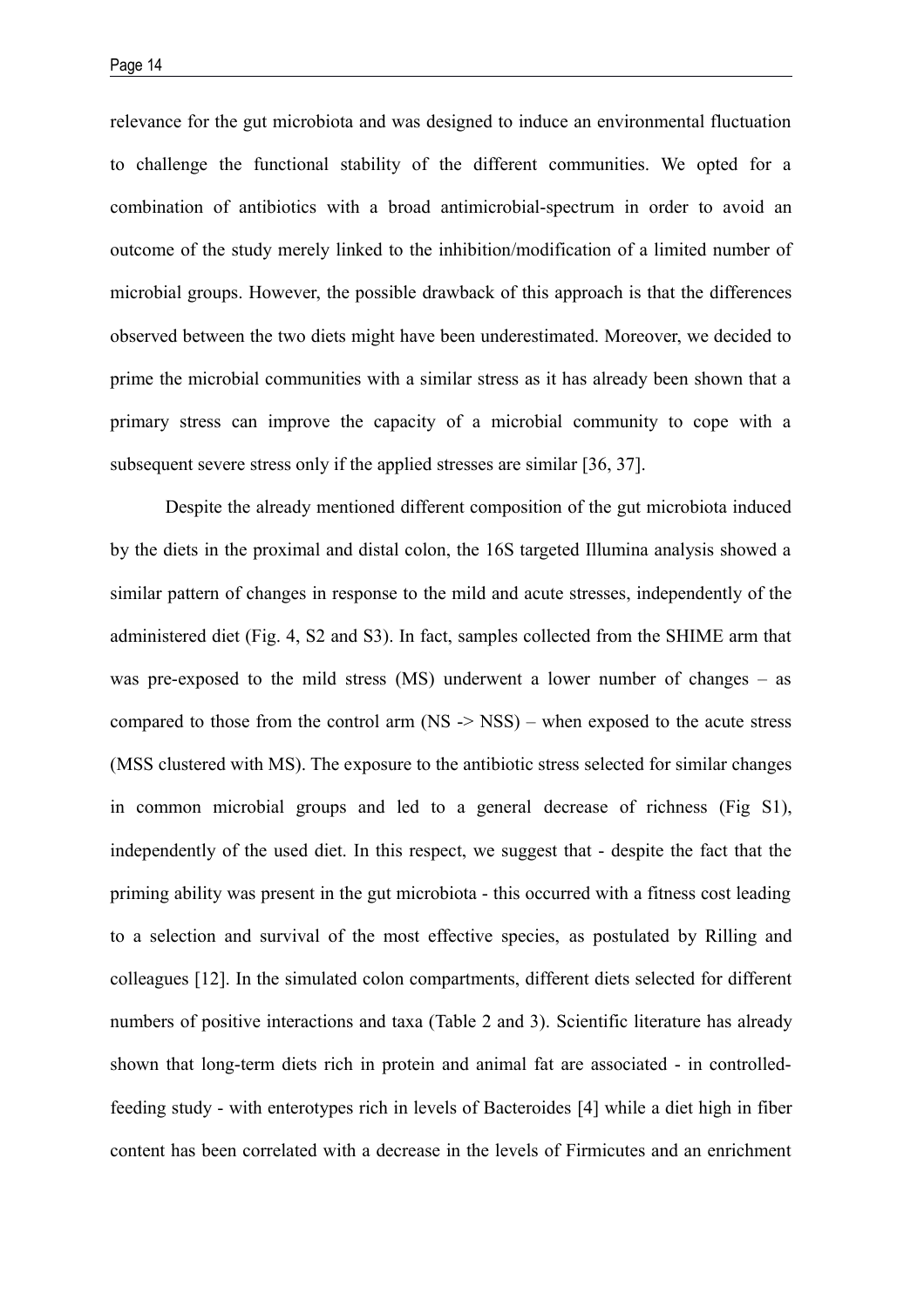in Prevotella [43]. In our study, the high-fiber diet led to a higher number of interactions in the proximal colon (main area of fiber fermentation) and the pre-exposure to a mild stress further boosted the number of positive interactions under acute stress. Keystone genera in these networks were bacteria belonging to *Clostridia* cluster XIVa, which includes a high number of butyrate producers, and *Phascolarctobacterium* spp., subdominant members of the gut microbiota specialized in using succinate generated by other bacterial species [44]. The HP diet led to a different development of the microbial communities by primarily selecting for keystone species belonging to the genus Bacteroides. Moreover, with a HP diet, pre-exposure to a mild stress was less important in preserving positive interactions among bacteria.

We then investigated whether or not the priming effect observed at the level of the microbiota could also be observed at metabolic level. It is known from literature that a typical western diet provides the colonic microbiota with approx. 50 g/day of fermentable substrate (i.e. mainly dietary fiber and 20% of protein) [38]. Carbohydrates are the principal carbon and energy source for colonic microbes and are mainly fermented in the proximal colon. Indeed, many of the health benefits potentially associated with fibers are related to their fermentation by gut microbiota leading to the production of SCFA [39]. In contrast, dietary proteins, which are fermented more distally in the colon, are correlated with putrefactive fermentation products and possible development of bowel diseases, despite the fact that they are an important source of essential amino acids for the body and nitrogen for bacteria [40]. Data on SCFA, ammonium (Fig. 5) and metabolome (Fig. 6 and 7) showed a clear impact of both the mild and acute stress on the metabolism of the microbial community. It has been reported in literature that patients who underwent an antibiotic treatment showed significant disturbances in fecal SCFA pattern [42]. For the acute stress, the impact was different depending on whether or not the microbial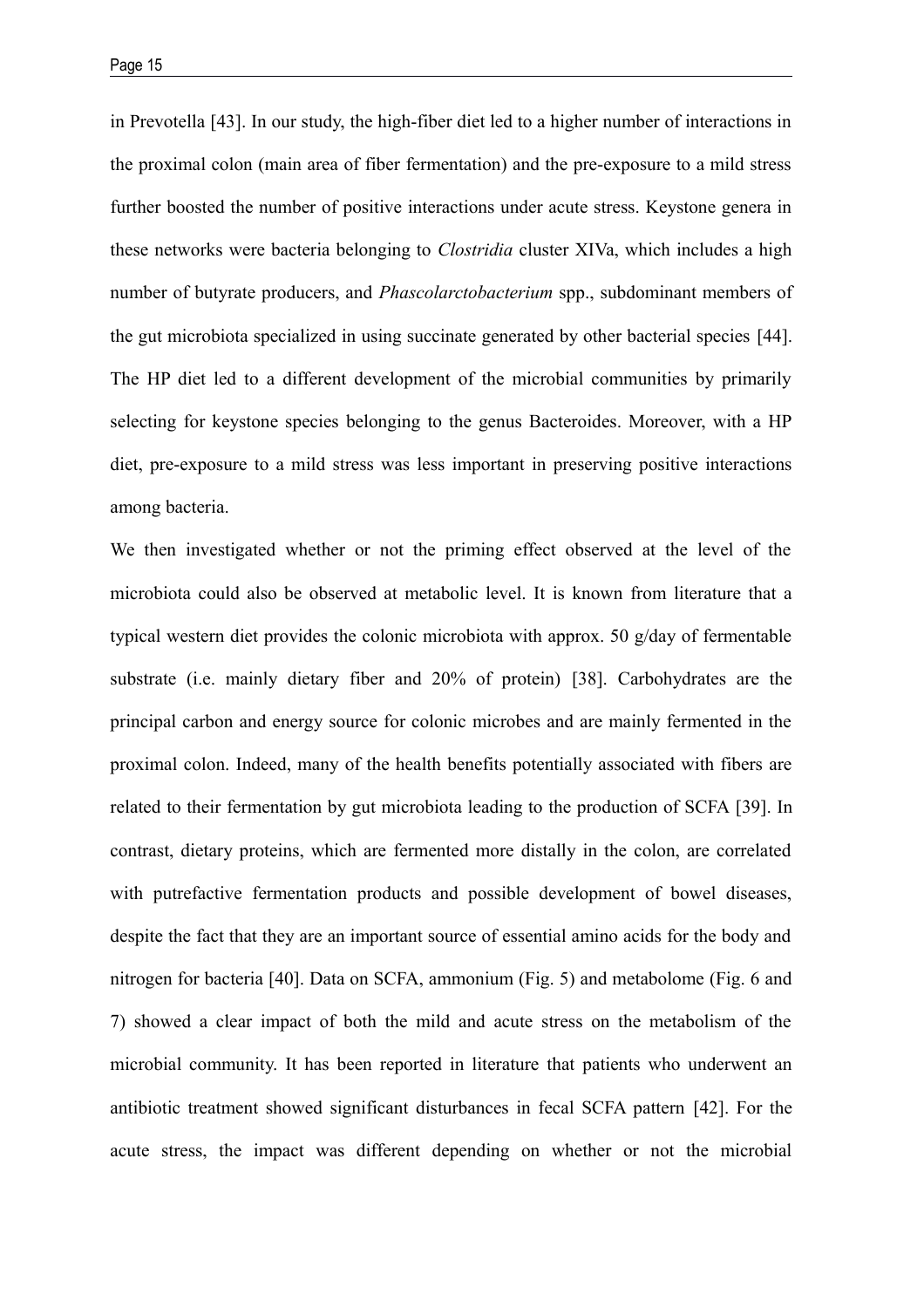community had been previously exposed to a mild dose of the same stress. In fact, preexposure to stress increased the resistance of the community to the acute stress with respect to this specific metabolic activity. Finally, in presence of a HF diet and when focusing on SCFA, the gut microbiota showed a higher resilience (as compared to the HP diet) both in the proximal and distal colon (Fig. 5a). Ammonium has been measured as a marker for proteolytic activity. For this specific metabolite we did not observe any adaptation following the mild stress. On the contrary, the acute stress led to ammonium accumulation and the two diets led to a different pattern. On one side, ammonium is one of the endpoints of the microbial proteolytic activity. On the other side, ammonium can be assimilated by bacteria as nitrogen source and incorporated into amino acids and nucleic acids [45]. In this respect, the accumulation of ammonium is the result of a lower activity of assimilation by bacteria due to the stress induced by the antibiotic. The effect was stronger and faster with the HP diet as the ammonium production in presence of protein is higher as compared to a diet which favours a saccharolytic fermentation (i.e. HF).

Finally and as expected, the analysis of the metabolomic data showed a strong effect of the type of diet and colonic sector (i.e. PC or DC) on clustering. Sugars were increased in the PC as result of the saccharolytic activity while compounds originated from proteolytic activity (i.e. ammonium, indole, cadaverine) were preferentially produced in presence of the HP diet. Despite the fact that the untargeted analysis showed that the application of the antibiotic stress had an effect on metabolites production, the targeted analysis did not allow the identification of any specific metabolite that was consistently affected by the stress. Interestingly, the effect of the stress mainly occurred in the main areas of fermentation of the diets: proximal colon for fibers, distal for proteins.

In conclusion, different dietary habits are known to have an impact on the host wellbeing by influencing, among others, glycaemic response [46], modulation of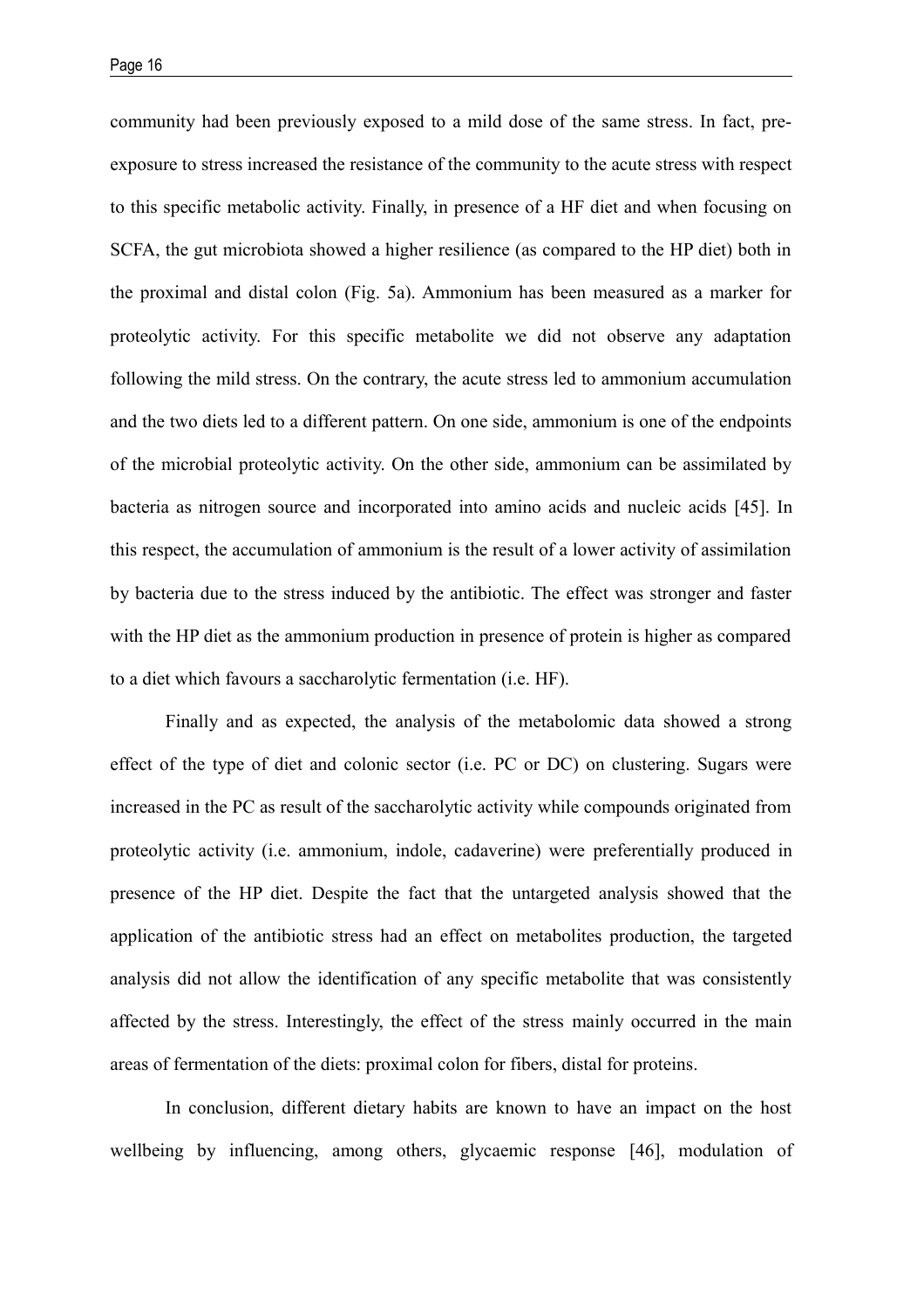atherogenic pathways [47], risk for metabolic syndrome [48] and renal disease progression [49]. Moreover, fiber consumption is apparently inversely associated with cardiovascular disease and cancer mortality [50]. It is also known that different diets can modify the gut microbiota composition and activity [34]. In this work, we have shown that different microbial communities fed with a HF and a HP diet, ecologically behaved similarly under stress conditions. Independently of the diet, the sudden exposure to an acute stress led to a modification of the microbial community structure, a decrease in richness and a strong modification of the profile of the metabolites that are produced. Some distinctive characteristics were also associated to the diets. In fact, following stress, different diets led to the development of microbial networks dominated by different OTUs/phyla that were better fit for the specific stress. Moreover, the HF diet was characterized by a higher production and stability of SCFA and a quicker recovery after the acute stress, as compared to the HP diet. The pre-exposure to a similar mild stress led to an adaptation of the composition of the microbiota and a subsequent smaller impact of the acute stress on its composition. In terms of functionality, a mild stress showed a minor impact on the profile of the produced metabolites. This led to a higher functional stability following an acute stress in the main area of fermentation of the diet (i.e. PC for HF diet and DC for the HP diet). The long-term implications for such changes are not yet well understood and further *in vivo* work is needed to determine the impact of these findings on health parameters.

# **Author contributions**

MM and TVdW designed the study and wrote the paper; MM performed the SHIME experiments with the help of PT and RA; RJ and DHP performed the Illumina sequencing; RVV analyzed the Illumina data; JVB and LV produced and analyzed the metabolomics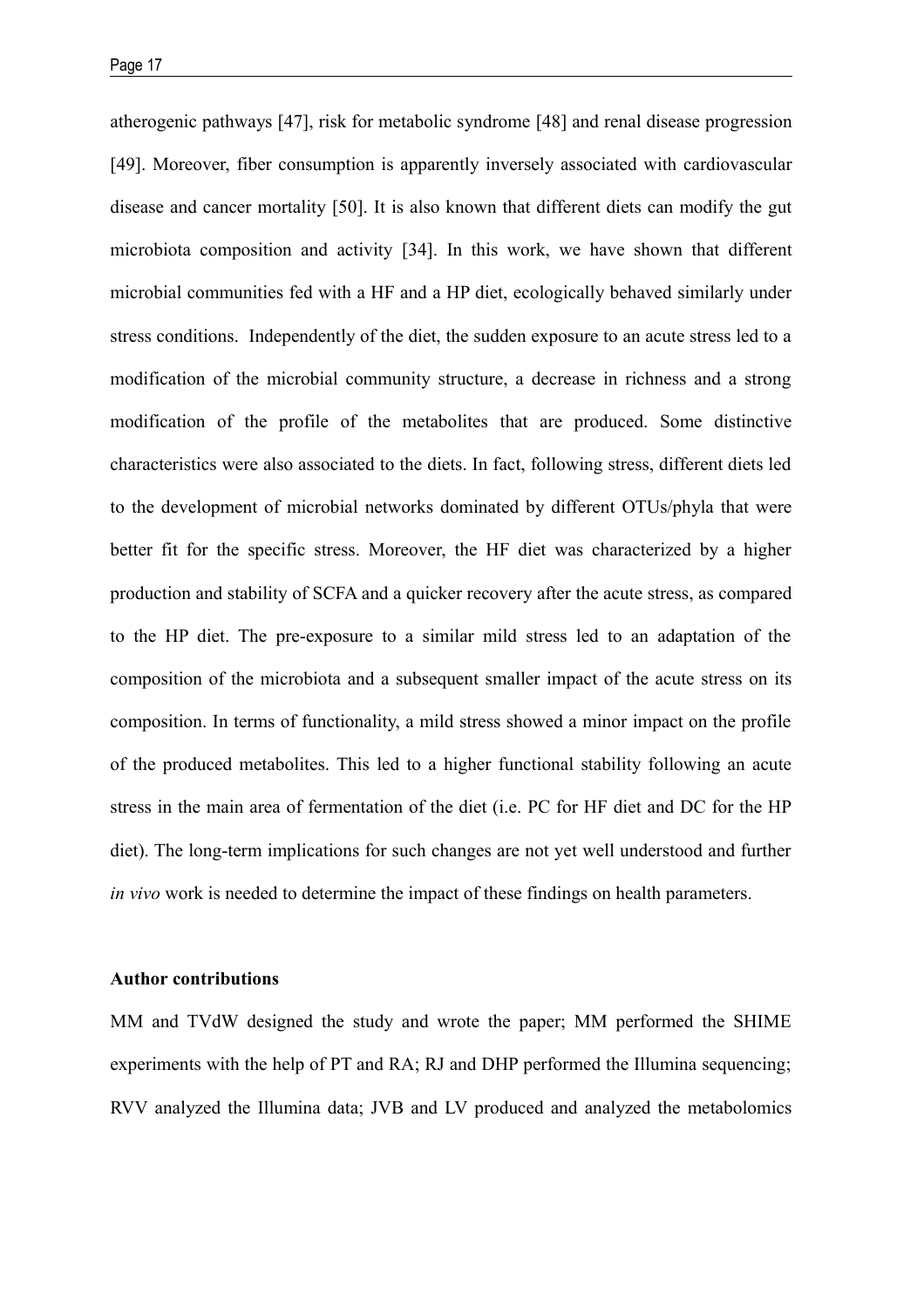data. All authors read and approved the paper. None of the authors declares any conflict of interest.

# **Acknowledgments**

The authors would like to thank Jana De Bodt and Lies Van Kets for their technical support. M.M. is funded by the Research Foundation – Flanders (FWO, Belgium). PT is a postdoctoral fellowship of the Spanish Ministry of Education.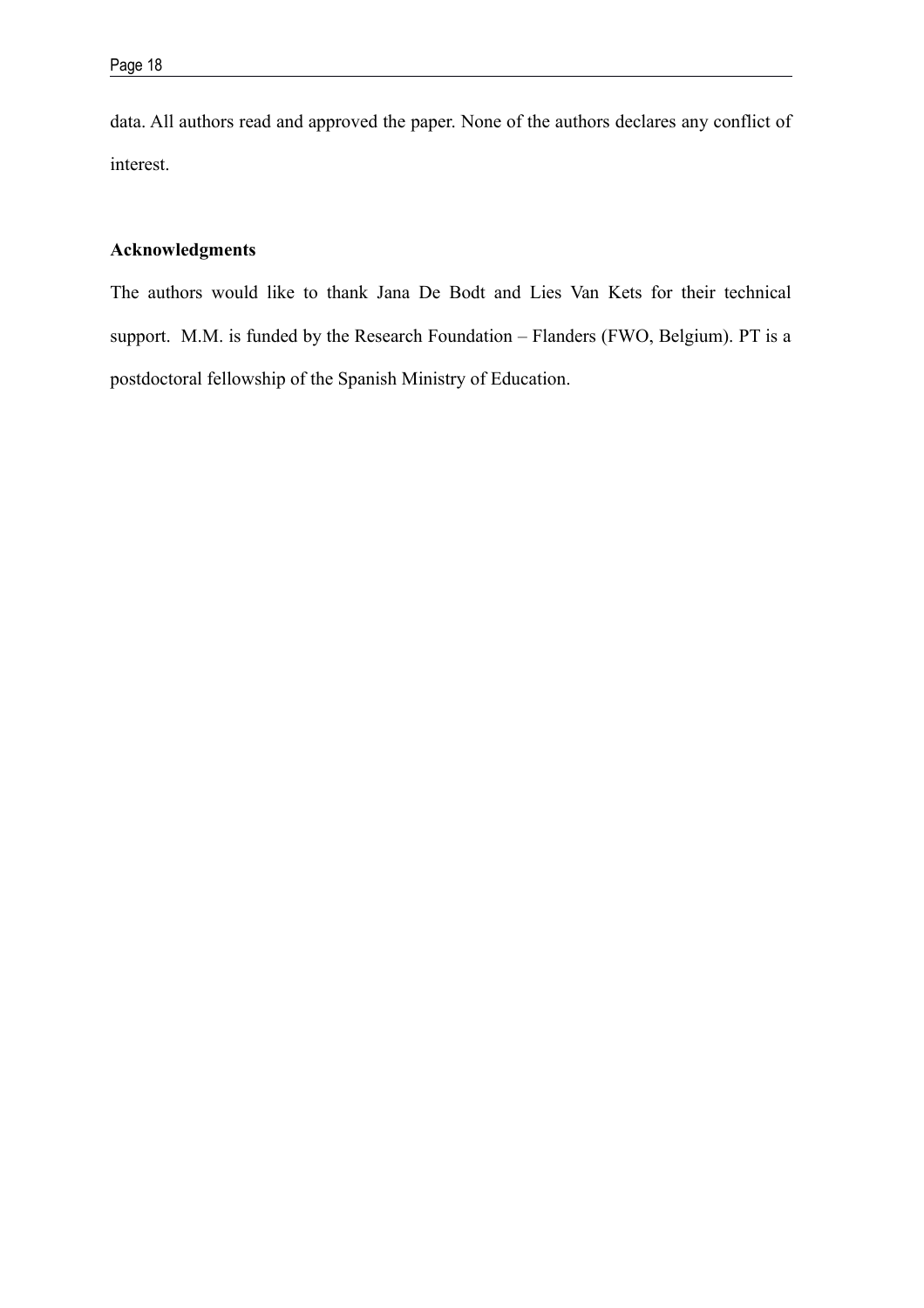# **REFERENCES**

[1] Maccaferri, S., Biagi, E., Brigidi, P., Metagenomics: Key to Human Gut Microbiota. *Digestive Diseases* 2011, *29*, 525-530.

[2] Konopka, A., What is microbial community ecology? *Isme Journal* 2009, *3*, 1223-1230.

[3] Faust, K., Sathirapongsasuti, J. F., Izard, J., Segata, N.*, et al.*, Microbial Co-occurrence Relationships in the Human Microbiome. *Plos Computational Biology* 2012, *8*.

[4] Wu, G. D., Chen, J., Hoffmann, C., Bittinger, K.*, et al.*, Linking Long-Term Dietary Patterns with Gut Microbial Enterotypes. *Science* 2011, *334*, 105-108.

[5] Muegge, B. D., Kuczynski, J., Knights, D., Clemente, J. C.*, et al.*, Diet Drives Convergence in Gut Microbiome Functions Across Mammalian Phylogeny and Within Humans. *Science* 2011, *332*, 970-974.

[6] Tilman, D., The ecological consequences of changes in biodiversity: A search for general principles. *Ecology* 1999, *80*, 1455-1474.

[7] Sekirov, I., Tam, N. M., Jogova, M., Robertson, M. L.*, et al.*, Antibiotic-Induced Perturbations of the Intestinal Microbiota Alter Host Susceptibility to Enteric Infection. *Infect. Immun.* 2008, *76*, 4726-4736.

[8] Possemiers, S., Grootaert, C., Vermeiren, J., Gross, G.*, et al.*, The Intestinal Environment in Health and Disease - Recent Insights on the Potential of Intestinal Bacteria to Influence Human Health. *Curr. Pharm. Design* 2009, *15*, 2051-2065.

[9] Goulet, O., Potential role of the intestinal microbiota in programming health and disease. *Nutrition Reviews* 2015, *73*, 32-40.

[10] Gerritsen, J., Smidt, H., Rijkers, G. T., de Vos, W. M., Intestinal microbiota in human health and disease: the impact of probiotics. *Genes and Nutrition* 2011, *6*, 209-240.

[11] Wittebolle, L., Marzorati, M., Clement, L., Balloi, A.*, et al.*, Initial community evenness favours functionality under selective stress. *Nature* 2009, *458*, 623-626.

[12] Rillig, M. C., Rolff, J., Tietjen, B., Wehner, J., Andrade-Linares, D. R., Community priming-effects of sequential stressors on microbial assemblages. *FEMS Microbiology Ecology* 2015, *91*.

[13] Van de Wiele, T., Boon, N., Possemiers, S., Jacobs, H., Verstraete, W., Prebiotic effects of chicory inulin in the simulator of the human intestinal microbial ecosystem. *FEMS Microbiology Ecology* 2004, *51*, 143-153.

[14] Sanchez, J. I., Marzorati, M., Grootaert, C., Baran, M.*, et al.*, Arabinoxylan-oligosaccharides (AXOS) affect the protein/carbohydrate fermentation balance and microbial population dynamics of the Simulator of Human Intestinal Microbial Ecosystem. *Microbial Biotechnology* 2009, *2*, 103-113.

[15] Possemiers, S., Marzorati, M., Verstraete, W., Van de Wiele, T., Bacteria and chocolate: A successful combination for probiotic delivery. *International Journal of Food Microbiology* 2010, *141*, 97-103.

[16] Marzorati, M., Maignien, L., Verhelst, A., Luta, G.*, et al.*, Barcoded pyrosequencing analysis of the microbial community in a simulator of the human gastrointestinal tract showed a colon region-specific microbiota modulation for two plant-derived polysaccharide blends. *Antonie Van Leeuwenhoek International Journal of General and Molecular Microbiology* 2013, *103*, 409-420.

[17] Marzorati, M., Qin, B., Hildebrand, F., Klosterbuer, A.*, et al.*, Addition of acacia gum to a FOS/inulin blend improves its fermentation profile in the Simulator of the Human Intestinal Microbial Ecosystem (SHIME®). *J. Funct. Food.* 2015, *16*, 211-222.

[18] Molly, K., Woestyne, M. V., Verstraete, W., Development of a 5-step multichamber reactor as a simulation of the human intestinal microbial ecosystem. *Appl. Microbiol. Biotechnol.* 1993, *39*, 254-258.

[19] Worametrachanon, S., Apichartsrangkoon, A., Chaikham, P., Van den Abbeele, P.*, et al.*, Effect of encapsulated Lactobacillus casei 01 along with pressurized-purple-rice drinks on colonizing the colon in the digestive model. *Appl. Microbiol. Biotechnol.* 2014, *98*, 5241-5250.

[20] Vilchez-Vargas, R., Geffers, R., Suarez-Diez, M., Conte, I.*, et al.*, Analysis of the microbial gene landscape and transcriptome for aromatic pollutants and alkane degradation using a novel internally calibrated microarray system. *Environmental Microbiology* 2013, *15*, 1016-1039.

[21] Camarinha-Silva, A., Jauregui, R., Chaves-Moreno, D., Oxley, A. P.*, et al.*, Comparing the anterior nare bacterial community of two discrete human populations using Illumina amplicon sequencing. *Environmental microbiology* 2014, *16*, 2939-2952.

[22] Lane, D. J., in: Stackebrandt, E., Goodfellow, M. (Eds.), *Nucleic acid techniques in bacterial systematics*, Wiley & Sons, Chichester, United Kingdom 1991, pp. 115-175.

[23] Etchebehere, C., Tiedje, J., Presence of two different active *nirS* nitrite reductase genes in a denitrifying *Thauera* sp. from a high-nitrate-removal-rate reactor. *Appl Environ Microbiol* 2005, *71*, 5642-5645.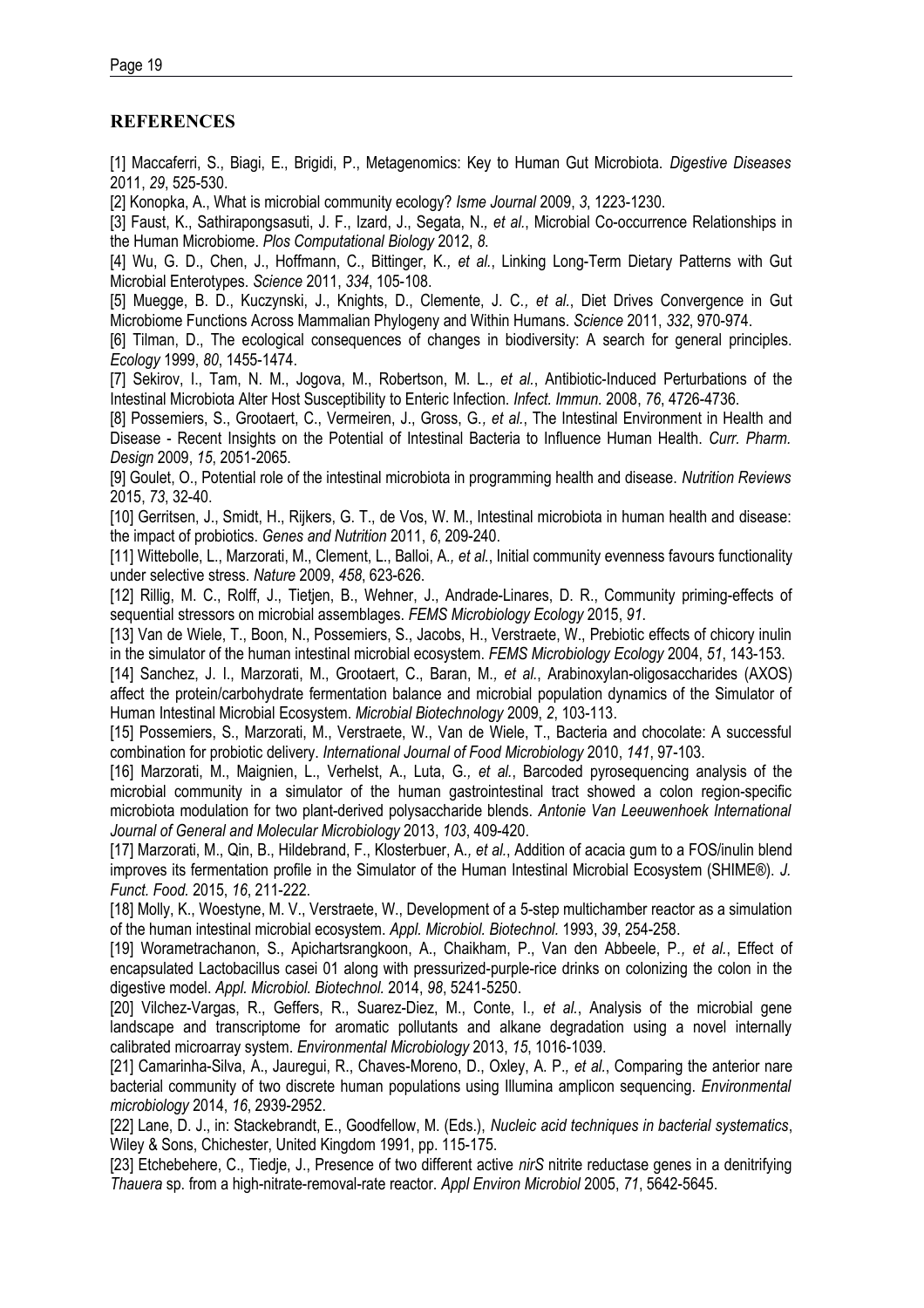[24] Chaves-Moreno, D., Plumeier, I., Kahl, S., Krismer, B.*, et al.*, The microbial community structure of the cotton rat nose. *Environ Microbiol Rep.* 2015, *7*, 929-935.

[25] Schloss, P. D., Westcott, S. L., Ryabin, T., Hall, J. R.*, et al.*, Introducing mothur: Open-Source, Platform-Independent, Community-Supported Software for Describing and Comparing Microbial Communities. *Applied and Environmental Microbiology* 2009, *75*, 7537-7541.

[26] Verstraelen, H., Vilchez-Vargas, R., Desimpel, F., Jauregui, R.*, et al.*, Characterisation of the human uterine microbiome in non-pregnant women through deep sequencing of the V1-2 region of the 16S rRNA gene. *PeerJ* 2016, *4*, e1602.

[27] Wang, Q., Garrity, G. M., Tiedje, J. M., Cole, J. R., Naive Bayesian classifier for rapid assignment of rRNA sequences into the new bacterial taxonomy. *Applied and Environmental Microbiology* 2007, *73*, 5261- 5267.

[28] Vanden Bussche, J., Marzorati, M., Laukens, D., Vanhaecke, L., Validated High Resolution Mass Spectrometry-Based Approach for Metabolomic Fingerprinting of the Human Gut Phenotype. *Analytical Chemistry* 2015, *87*, 10927-10934.

[29] Kamleh, M. A., Ebbels, T. M. D., Spagou, K., Masson, P., Want, E. J., Optimizing the Use of Quality Control Samples for Signal Drift Correction in Large-Scale Urine Metabolic Profiling Studies. *Analytical Chemistry* 2012, *84*, 2670-2677.

[30] van den Berg, R. A., Hoefsloot, H. C. J., Westerhuis, J. A., Smilde, A. K., van der Werf, M. J., Centering, scaling, and transformations: improving the biological information content of metabolomics data. *Bmc Genomics* 2006, *7*.

[31] Eriksson, L., Trygg, J., Wold, S., CV-ANOVA for significance testing of PLS and OPLS (R) models. *Journal of Chemometrics* 2008, *22*, 594-600.

[32] McDonald, J. A. K., Schroeter, K., Fuentes, S., Heikamp-deJong, I.*, et al.*, Evaluation of microbial community reproducibility, stability and composition in a human distal gut chemostat model. *Journal of Microbiological Methods* 2013, *95*, 167-174.

[33] Van den Abbeele, P., Grootaert, C., Marzorati, M., Possemiers, S.*, et al.*, Microbial Community Development in a Dynamic Gut Model Is Reproducible, Colon Region Specific, and Selective for Bacteroidetes and Clostridium Cluster IX. *Applied and Environmental Microbiology* 2010, *76*, 5237-5246.

[34] Turnbaugh, P. J., Ridaura, V. K., Faith, J. J., Rey, F. E.*, et al.*, The Effect of Diet on the Human Gut Microbiome: A Metagenomic Analysis in Humanized Gnotobiotic Mice. *Science Translational Medicine* 2009, *1*, 6ra14.

[35] Shin, N.-R., Whon, T. W., Bae, J.-W., Proteobacteria: microbial signature of dysbiosis in gut microbiota. *Trends in Biotechnology* 2015, *33*, 496-503.

[36] Philippot, L., Cregut, M., Cheneby, D., Bressan, M.*, et al.*, Effect of primary mild stresses on resilience and resistance of the nitrate reducer community to a subsequent severe stress. *Fems Microbiology Letters* 2008, *285*, 51-57.

[37] Lozupone, C. A., Stombaugh, J. I., Gordon, J. I., Jansson, J. K., Knight, R., Diversity, stability and resilience of the human gut microbiota. *Nature* 2012, *489*, 220-230.

[38] Ramakrishna, B. S., Role of the gut microbiota in human nutrition and metabolism. *Journal of Gastroenterology and Hepatology* 2013, *28*, 9-17.

[39] Tan, J., McKenzie, C., Potamitis, M., Thorburn, A. N.*, et al.*, in: Alt, F. W. (Ed.), *Advances in Immunology, Vol 121* 2014, pp. 91-119.

[40] Silvester, K. R., Cummings, J. H., DOES DIGESTIBILITY OF MEAT PROTEIN HELP EXPLAIN LARGE-BOWEL CANCER RISK. *Nutrition and Cancer-an International Journal* 1995, *24*, 279-288.

[41] Conlon, M. A., Bird, A. R., The Impact of Diet and Lifestyle on Gut Microbiota and Human Health. *Nutrients* 2015, *7*, 17-44.

[42] Gustafsson, A., Lund-Tonnesen, S., Berstad, A., Midtvedt, T., Norin, E., Faecal short-chain fatty acids in patients with antibiotic-associated diarrhoea, before and after faecal enema treatment. *Scand. J. Gastroenterol.* 1998, *33*, 721-727.

[43] De Filippo, C., Cavalieri, D., Di Paola, M., Ramazzotti, M.*, et al.*, Impact of diet in shaping gut microbiota revealed by a comparative study in children from Europe and rural Africa. *Proceedings of the National Academy of Sciences* 2010, *107*, 14691-14696.

[44] Watanabe, Y., Nagai, F., Morotomi, M., Characterization of Phascolarctobacterium succinatutens sp nov., an Asaccharolytic, Succinate-Utilizing Bacterium Isolated from Human Feces. *Applied and Environmental Microbiology* 2012, *78*, 511-518.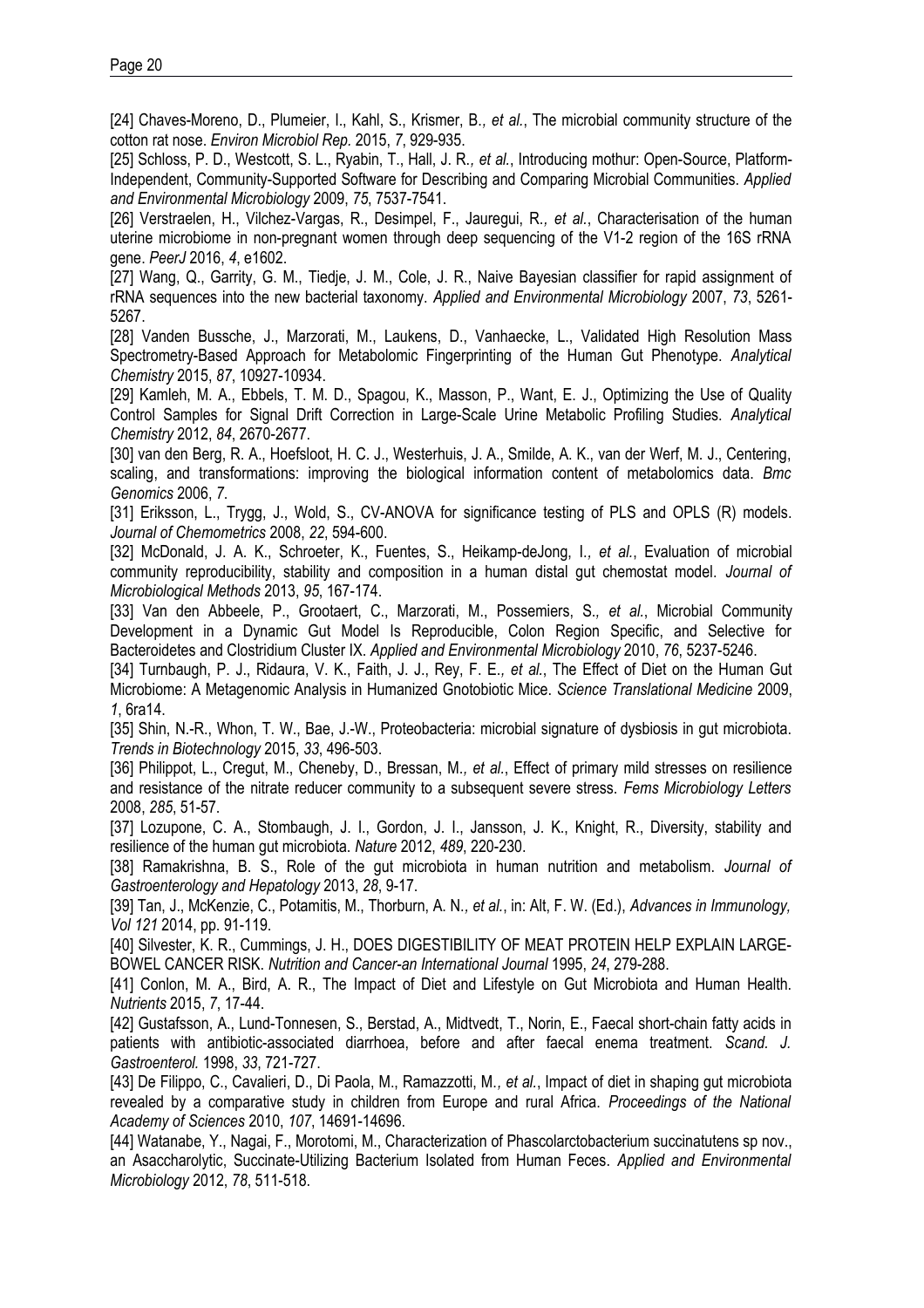[45] Tupas, L., Koike, I., Simultaneous uptake and regeneration of ammonium by mixed assemblages of heterotrophic marine bacteria. *Mar. Ecol. Prog. Ser.* 1991, *70*, 273-282.

[46] Brennan, C. S., Dietary fibre, glycaemic response, and diabetes. *Molecular Nutrition & Food Research* 2005, *49*, 560-570.

[47] Andersson, K. E., Hellstrand, P., Dietary oats and modulation of atherogenic pathways. *Molecular Nutrition & Food Research* 2012, *56*, 1003-1013.

[48] De Preter, V., Hamer, H. M., Windey, K., Verbeke, K., The impact of pre- and/or probiotics on human colonic metabolism: Does it affect human health? *Molecular Nutrition & Food Research* 2011, *55*, 46-57.

[49] Aukema, H. M., Gauthier, J., Roy, M., Jia, Y.*, et al.*, Distinctive effects of plant protein sources on renal disease progression and associated cardiac hypertrophy in experimental kidney disease. *Molecular Nutrition & Food Research* 2011, *55*, 1044-1051.

[50] Liu, L., Wang, S., Liu, J., Fiber consumption and all-cause, cardiovascular, and cancer mortalities: A systematic review and meta-analysis of cohort studies. *Molecular Nutrition & Food Research* 2015, *59*, 139- 146.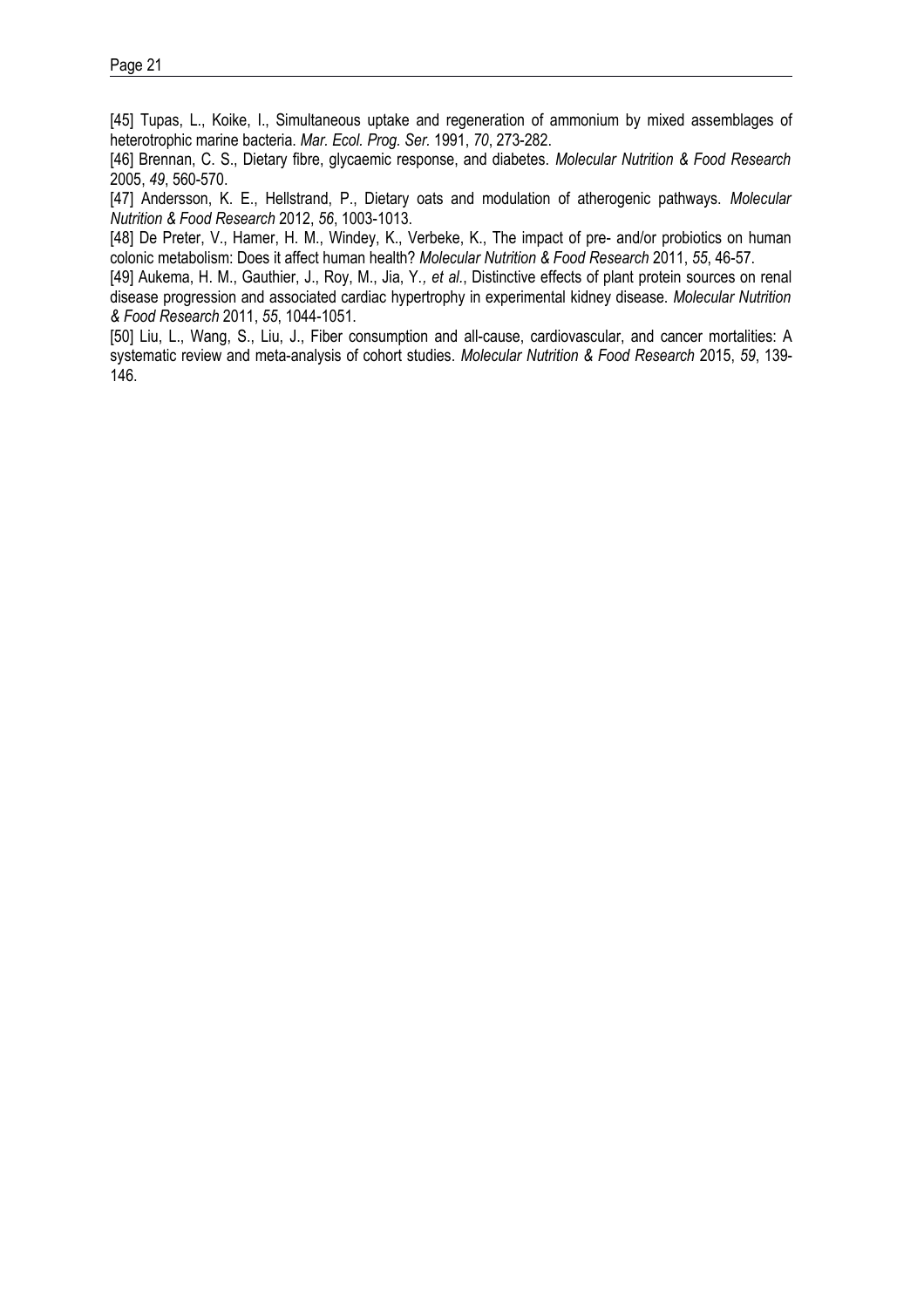#### **Figure legends**

**Figure 1 – Design of the SHIME<sup>®</sup> setup**. A TWINSHIME setup has been modified to create 2 arms (each fed with either a high fiber - HF - or high protein - HP- diets). Each arm, characterized by a single stomach/small intestine compartment (S1 or S2), was subdivided in order to simulate two parallel proximal (PC) and distal (DC) colon compartments. The lower arms acted as a control for 2 weeks (CTRL 2wks - NS) while the upper arms were challenged with a mild dose of antibiotics and thus stress (MILD 2wks - MS). During the third experimental week all arms were challenged with a single acute dose of the antibiotic mix.

**Figure 2 – Experimental design and samplings**. Each of the arms described in Fig. 1 was subdivided in 2 parallel colon compartments which acted as a control for 2 weeks in absence of stress (NS) or which underwent mild stress (MS). In both cases, during the third experimental week an acute stress was dosed to the system (NSS and MSS). Black dotted circles indicate the days on which the SHIME was challenged with mild stress. Full black circles indicate the challenge with the acute stress. The black arrows with the related numbers indicate when samples were collected. On a day highlighted by a circle, samples were always collected before the stress challenge. Capital letters indicate the days of the week from Monday to Sunday.

**Figure 3 – Relative abundance (%) of the main bacterial phyla** in samples collected from the proximal and distal colon compartments of the 2 SHIME arms ( $HF = high-fiber$ ) diet;  $HP = high-protein$  diet) after the start-up period and prior to the subdivision of each arm in NS and MS reactors. Concentrations of Actinobacteria were very low, ranging between 0.005% and 0.001%.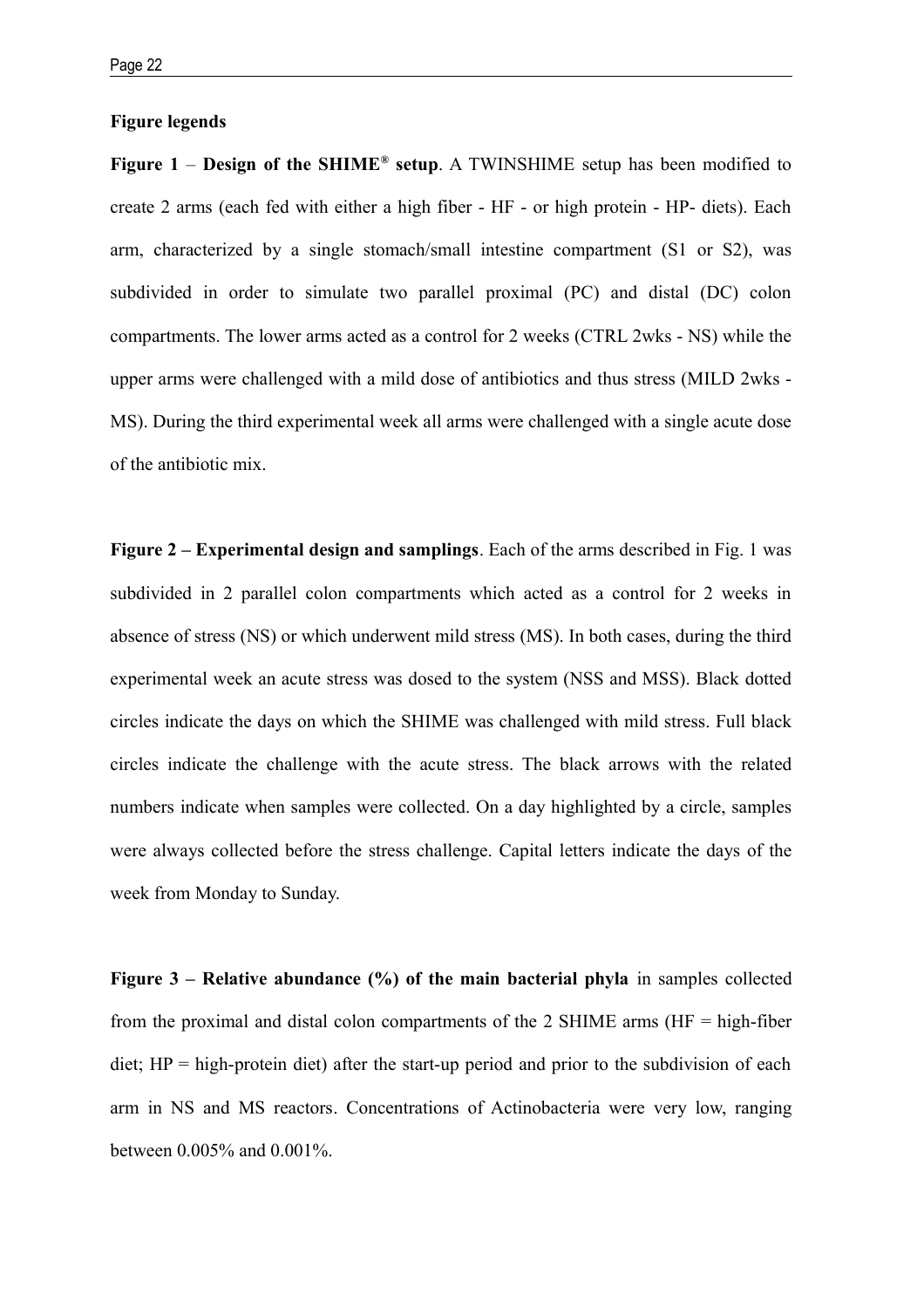**Figure 4 – Principal component analysis of the full Illumina dataset.** Data are presented for the proximal and the distal colon of the SHIME arms treated with the highfiber (HF) or high-protein (HP) diets. Samples have been named according to the scheme presented in Fig. 2. Samples clustered according to the dose of stress:  $0 =$  no stress/control;  $low = mild stress$ ; high  $= acute stress$ .

**Figure 5 – Total SCFA and ammonium profiles**. Concentration of (a) total SCFA (mmol/L) and (b) ammonium (mg/L) in the proximal (PC) and distal (DC) colon of the SHIME treated with high-fiber (HF) and high-protein (HP) which either acted as a control (NS) before acute challenge (NSS) or as mild stress primed system (MS) before acute challenge (MSS). Full black circles indicate the day of challenge with a mild stress only for the MS samples. The black arrows indicate the challenge with the acute stress both for the MSS and the NSS reactors. Numbers on the x-axes indicate the experimental day following the 2 weeks of start-up period.

**Figure 6 – OPLS analysis of the full metabolomic dataset** for proximal (A) and distal (B) colon of the SHIME arms treated with the high-fiber (HF) or high-protein (HP) diets. Samples have been named according to the scheme presented in Fig. 2. In the proximal colon supplemented with the HF diet, exposure to the mild stress led to a temporal adaptation of metabolites, as indicated by the red arrow. In response to this adaptation, the samples exposed to acute stress formed two separate sub-clusters (dotted circles).

**Figure 7 - Heat map** (GENE-E software, http://www.broadinstitute.org/cancer/software/GENE-E/index.html) visualizing a selected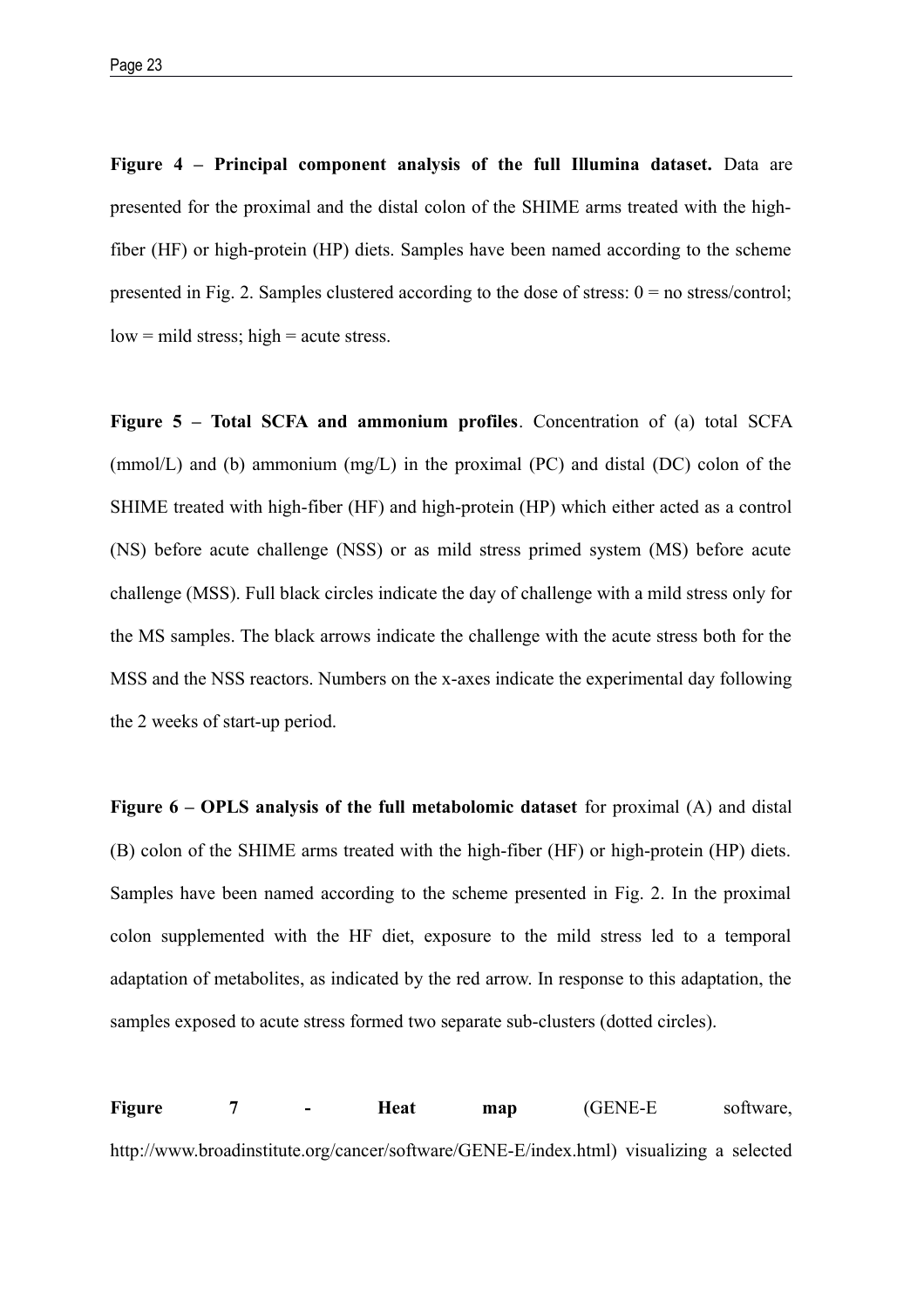number of 66 known metabolites detected in colonic SHIME suspension fluids - treated with the HF (a) and the HP (b) diet - with hierarchical clustering of the different samples. Samples have been named according to Fig. 2. In the name of the samples the first F or P indicates either HF or HP diet; subsequently, P or D indicate either proximal or distal colon.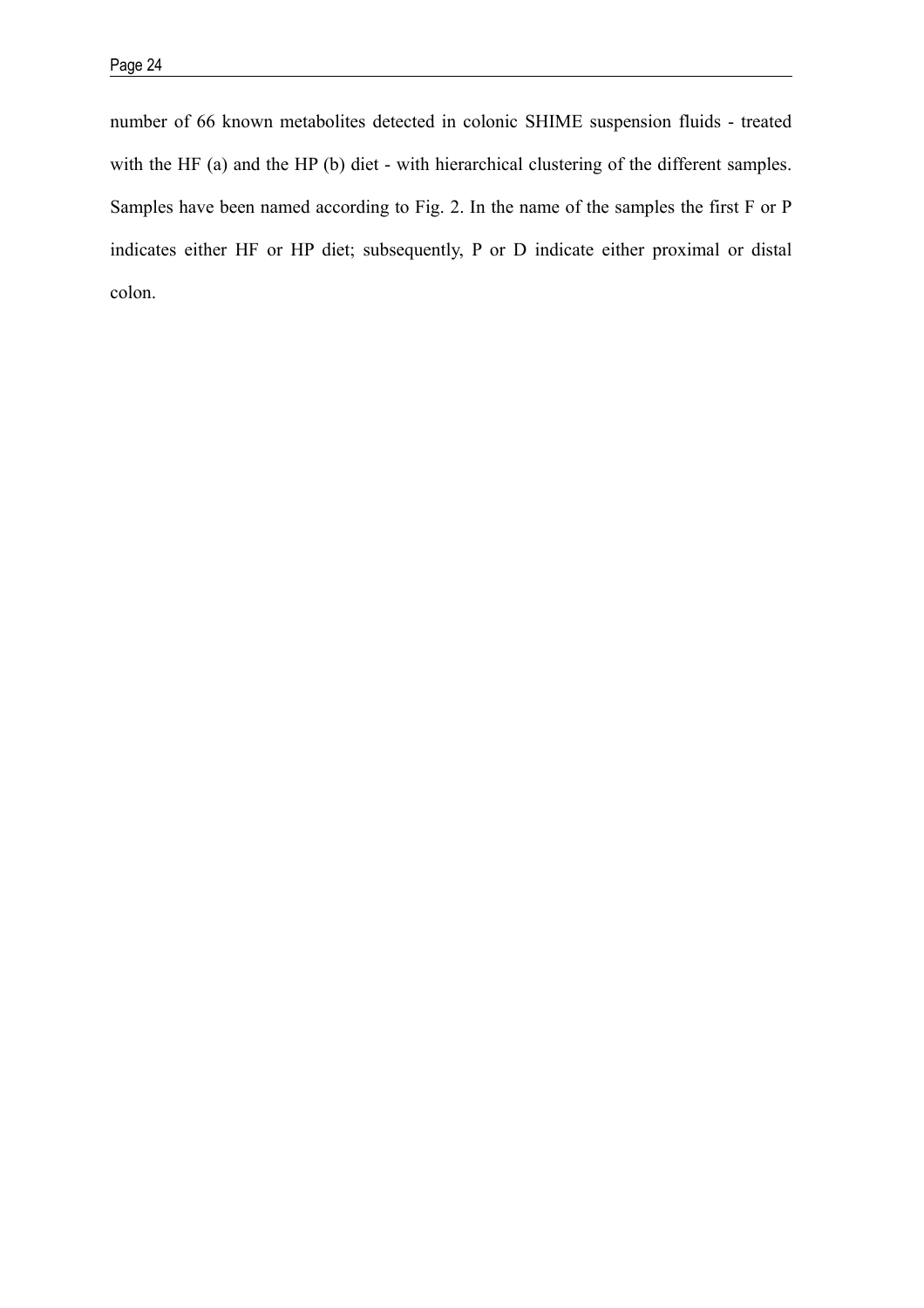**Table 1: Composition of the high fiber (HF) and high protein (HP) diets.** All ingredients were purchased at Sigma-Aldrich (Schnelldorf, Germany). The HF and HP diets have been adapted starting from the standard SHIME diet as reported in Van de Wiele et al. [13]. We used the same ingredients of the standard SHIME diet but their relative proportion was modified in the direction of either a HF or HP diet.

|                 | HF(g/L) | HP(g/L) |
|-----------------|---------|---------|
| Starch          | 1.0     | 1.0     |
| Arabinogalactan | 1.0     | 0.5     |
| Pectin          | 2.0     | 0.5     |
| Xylan           | 1.0     | 0.5     |
| Glucose         | 0.4     | 0.2     |
| Arabinoxylan    | 4.0     | 1.0     |
| Yeast extract   | 3.0     | 3.0     |
| Peptone         | 0.6     | 2.5     |
| Bacto tryptone  | 0.6     | 2.5     |
| Casein          | 0.6     | 2.5     |
| Mucin           | 4.0     | 4.0     |
| Cysteine        | 0.5     | 0.5     |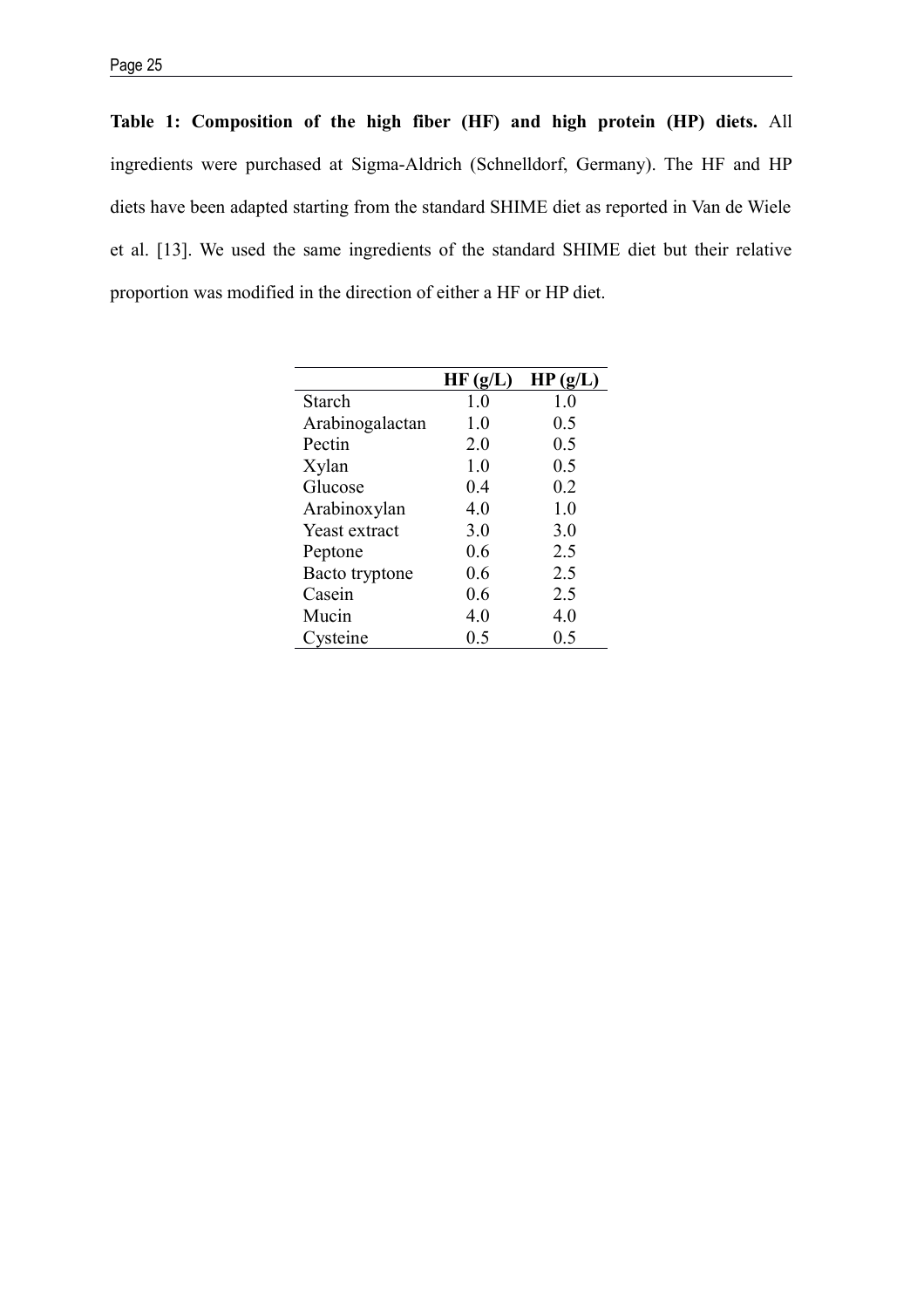**Table 2: Betweenness centrality (BC) values of the top 3 OTUs in each of the positive network interactions** (see Fig. S4 and S5). Samples have been named as follows: either P (= protein) or F (= fiber) for the type of diet; P (= proximal) or D (= distal) for the colonic location; NS = samples collected in the 'control' arm of the SHIME; MS samples collected in the 'mild stress' arm of the SHIME; NSS samples collected during the acute stress phase, in the control arm of the SHIME; MSS samples collected during the acute stress phase, in the arm of the SHIME that previously underwent the 'mild stress' conditions.

|              | <b>BC</b>             | <b>OTU</b> | <b>Hit Phylum</b>    | <b>Hit Genus</b>           |              | BC                    | <b>OTU</b>     | <b>Hit Phylum</b> | <b>Hit Genus</b>            |
|--------------|-----------------------|------------|----------------------|----------------------------|--------------|-----------------------|----------------|-------------------|-----------------------------|
| <b>FPNS</b>  | 0.5                   | 5          | Firmicutes           | Phascolarctobacterium[100% | <b>FPMS</b>  | 0.3<br>$\overline{ }$ | 10             | Firmicutes        | Clostridium XIVa[92%]       |
|              | 0.4                   | 119        | <b>Bacteroidetes</b> | Bacteroides[100%]          |              | 0.3                   | 17             | Proteobacteria    | Enterobacteriaceae[100%]    |
|              | 0.4                   | 25         | Proteobacteria       | Achromobacter[100%]        |              | 0.2                   | 3              | Firmicutes        | Clostridium XIVa[99%]       |
| <b>FPNSS</b> | 0.5                   | 35         | <b>Bacteroidetes</b> | Bacteroides[100%]          | <b>FPMSS</b> | 0.6<br>8              | 191            | Firmicutes        | Clostridium XIVa[98%]       |
|              | 0.5                   | 69         | Firmicutes           | Clostridium XIVa[94%]      |              | 0.5                   | 5              | Firmicutes        | Phascolarctobacterium[100%] |
|              | 0.4<br>$\overline{3}$ | 38         | Proteobacteria       | Escherichia/Shigella[88%]  |              | 0.4<br>$\mathcal{L}$  | 10             | Firmicutes        | Clostridium XIVa[92%]       |
| <b>FDNS</b>  | 0.2<br>9              | 5          | Firmicutes           | Phascolarctobacterium[100% | <b>FDMS</b>  | 0.6<br>$\overline{ }$ | 34             | Bacteroidetes     | Bacteroides[100%]           |
|              | 0.2                   | 44         | <b>Bacteroidetes</b> | Bacteroides[100%]          |              | 0.5<br>$\Omega$       | $\overline{3}$ | Firmicutes        | Clostridium XIVa[99%]       |
|              | 0.2                   | 92         | Firmicutes           | Phascolarctobacterium[100% |              | 0.3                   | 101            | Bacteroidetes     | Bacteroides[100%]           |
| <b>FDNSS</b> | 1.0                   | 162        | <b>Bacteroidetes</b> | Bacteroides[100%]          | <b>FDMSS</b> | 0.5                   | 80             | Bacteroidetes     | Bacteroides[100%]           |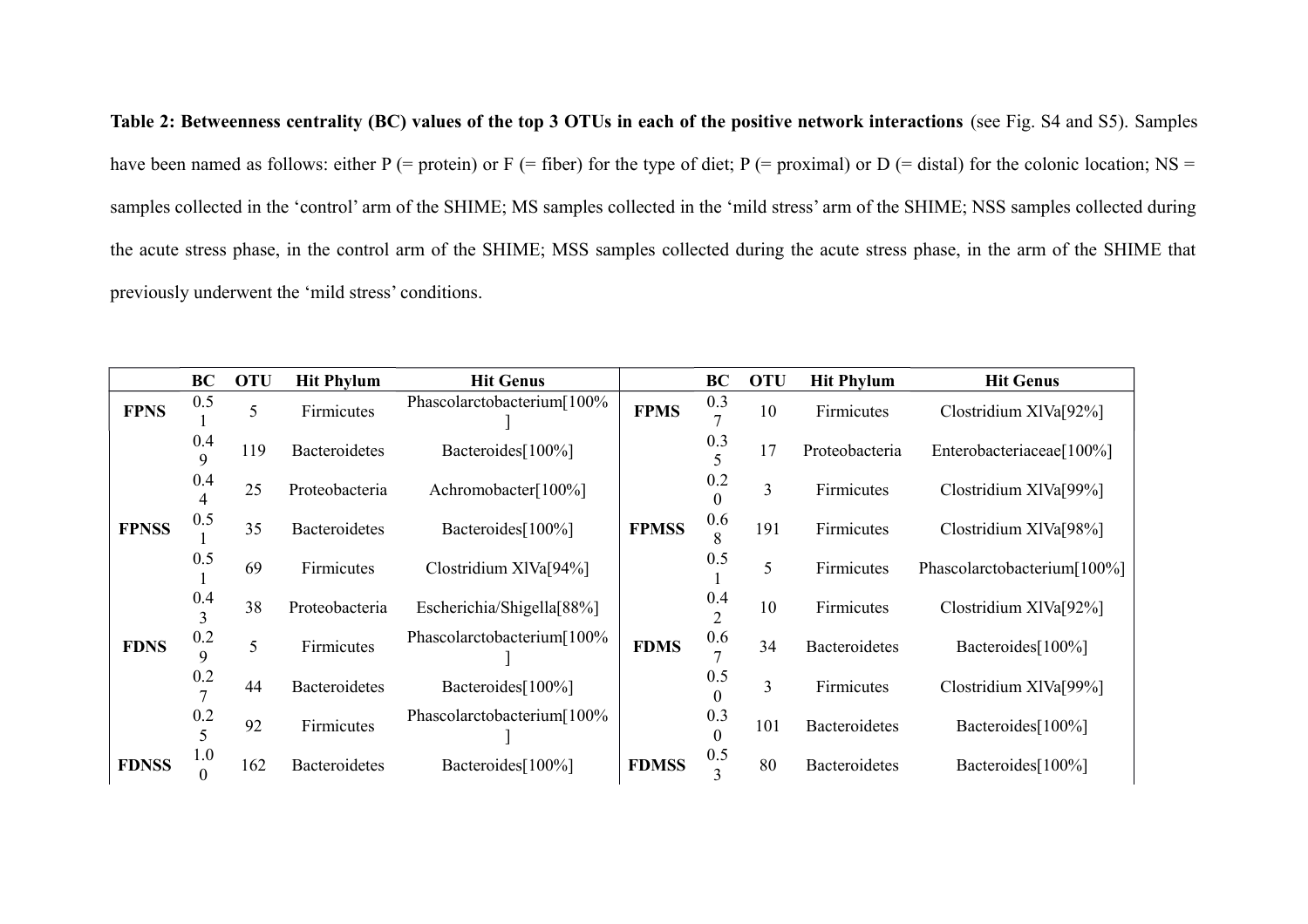|              | 0.4                    | 50  | Firmicutes           | Bacillus[92%]              |              | 0.5<br>$\overline{2}$     | 171                     | Bacteroidetes  | Bacteroides[100%]           |
|--------------|------------------------|-----|----------------------|----------------------------|--------------|---------------------------|-------------------------|----------------|-----------------------------|
|              | 0.3<br>$\overline{2}$  | 44  | <b>Bacteroidetes</b> | Bacteroides[100%]          |              | 0.4<br>$\Omega$           | 24                      | Firmicutes     | Clostridium XIVa[93%]       |
| <b>PPNS</b>  | 0, 5                   | 101 | Bacteroidetes        | Bacteroides[100%]          | <b>PPMS</b>  | 0, 5                      | 5                       | Firmicutes     | Phascolarctobacterium[100%] |
|              | 0, 5<br>$\overline{2}$ | 57  | <b>Bacteroidetes</b> | Bacteroides[100%]          |              | 0,5                       | 187                     | Bacteroidetes  | Bacteroides[100%]           |
|              | 0,5                    | 52  | <b>Bacteroidetes</b> | Bacteroides[100%]          |              | 0,3                       | 1                       | Bacteroidetes  | Bacteroides[100%]           |
| <b>PPNSS</b> | 0,2<br>9               | 11  | Firmicutes           | Enterococcus[100%]         | <b>PPMSS</b> | 0,6                       | 50                      | Firmicutes     | Bacillus[92%]               |
|              | 0,2                    | 46  | <b>Bacteroidetes</b> | Bacteroides[100%]          |              | 0,3                       | 13                      | Proteobacteria | Enterobacteriaceae[100%]    |
|              | 5<br>0,1<br>9          | 34  | <b>Bacteroidetes</b> | Bacteroides[100%]          |              | 0,2                       | $\mathbf{1}$            | Bacteroidetes  | Bacteroides[100%]           |
| <b>PDNS</b>  | 1.0<br>$\overline{0}$  | 92  | Firmicutes           | Phascolarctobacterium[100% | <b>PDMS</b>  | 0.3<br>6                  | $\overline{\mathbf{3}}$ | Firmicutes     | Clostridium XIVa[99%]       |
|              | 0.2<br>4               | 32  | Proteobacteria       | Pseudomonas[100%]          |              | 0.2<br>$\overline{2}$     | 156                     | Bacteroidetes  | Bacteroides[100%]           |
|              | $0.2\,$                | 73  | Firmicutes           | Erysipelotrichaceae [96%]  |              | $0.2\,$<br>$\overline{2}$ | $\overline{2}$          | Bacteroidetes  | Bacteroides[100%]           |
| <b>PDNSS</b> | 0.2<br>9               | 69  | Firmicutes           | Clostridium XIVa[94%]      | <b>PDMSS</b> | $0.5\,$<br>5              | 52                      | Bacteroidetes  | Bacteroides[100%]           |
|              | 0.2<br>6               | 43  | Firmicutes           | Clostridium XIVa[89%]      |              | 0.5<br>3                  | 49                      | Proteobacteria | Escherichia/Shigella[99%]   |
|              | 0.2<br>$\overline{2}$  | 105 | <b>Bacteroidetes</b> | Bacteroides[100%]          |              | 0.3<br>3                  | 4                       | Bacteroidetes  | Bacteroides[100%]           |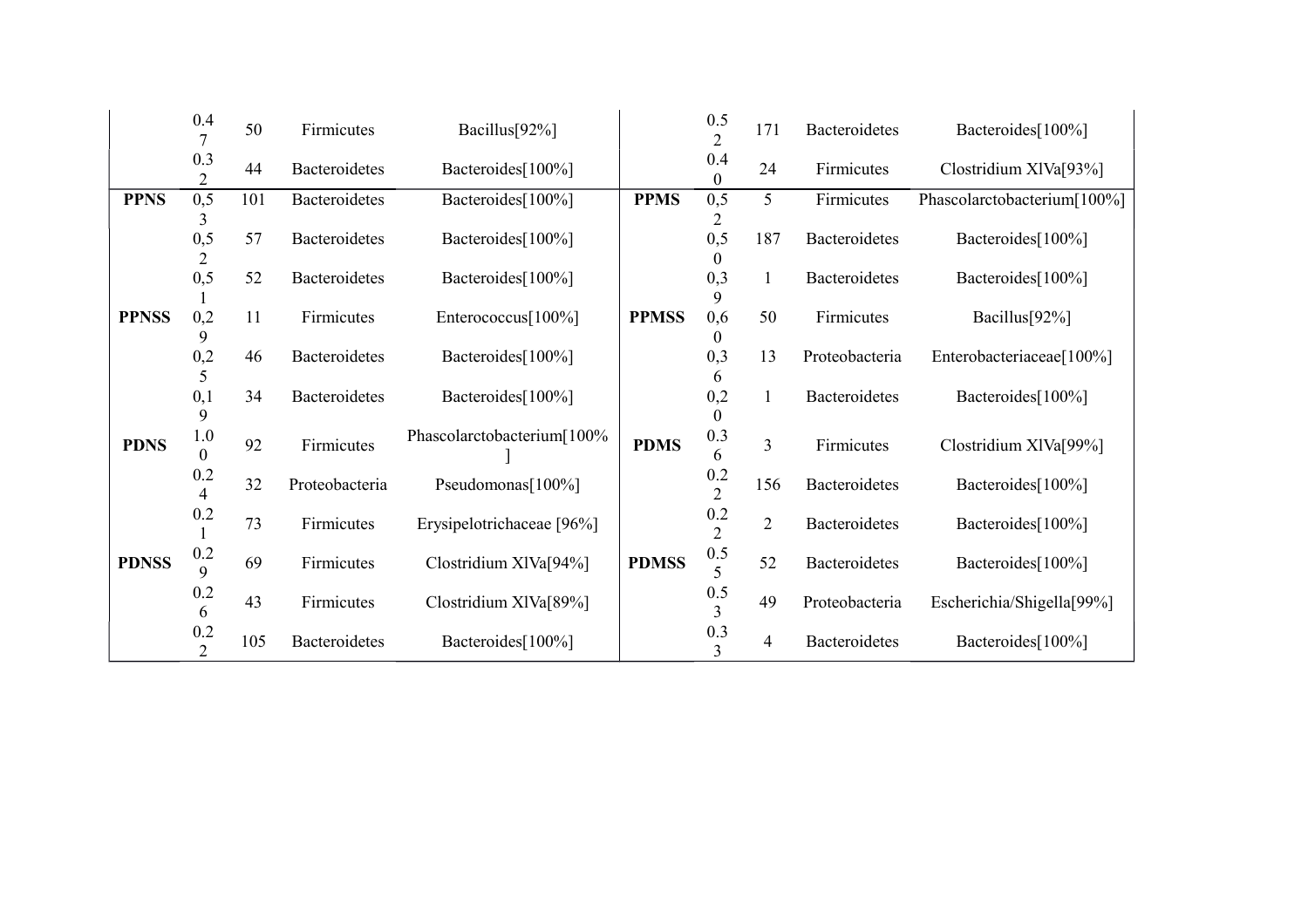# **Table 3: Total number of positive interactions in the microbial networks** (see Fig. S4 and S5). HF = high-fiber diet; HP = high-protein diet; PC and  $DC = proximal$  and distal colon compartments.  $NS =$  samples collected in the 'control' arm of the SHIME; MS samples collected in the 'mild stress' arm of the SHIME; NSS samples collected during the acute stress phase, in the control arm of the SHIME; MSS samples collected during the acute stress phase, in the arm of the SHIME that previously underwent the 'mild stress' conditions.

|           | HF        |            |           |            |  |  |  |  |
|-----------|-----------|------------|-----------|------------|--|--|--|--|
|           | <b>NS</b> | <b>NSS</b> | <b>MS</b> | <b>MSS</b> |  |  |  |  |
| PC        | 664       | 1080       | 522       | 1829       |  |  |  |  |
| <b>DC</b> | 4404      | 470        | 3838      | 1355       |  |  |  |  |
|           | HP        |            |           |            |  |  |  |  |
|           | <b>NS</b> | <b>NSS</b> | <b>MS</b> | <b>MSS</b> |  |  |  |  |
| PC        | 1297      | 459        | 1091      | 1312       |  |  |  |  |
| DC        | 2076      | 6064       | 2117      | 1837       |  |  |  |  |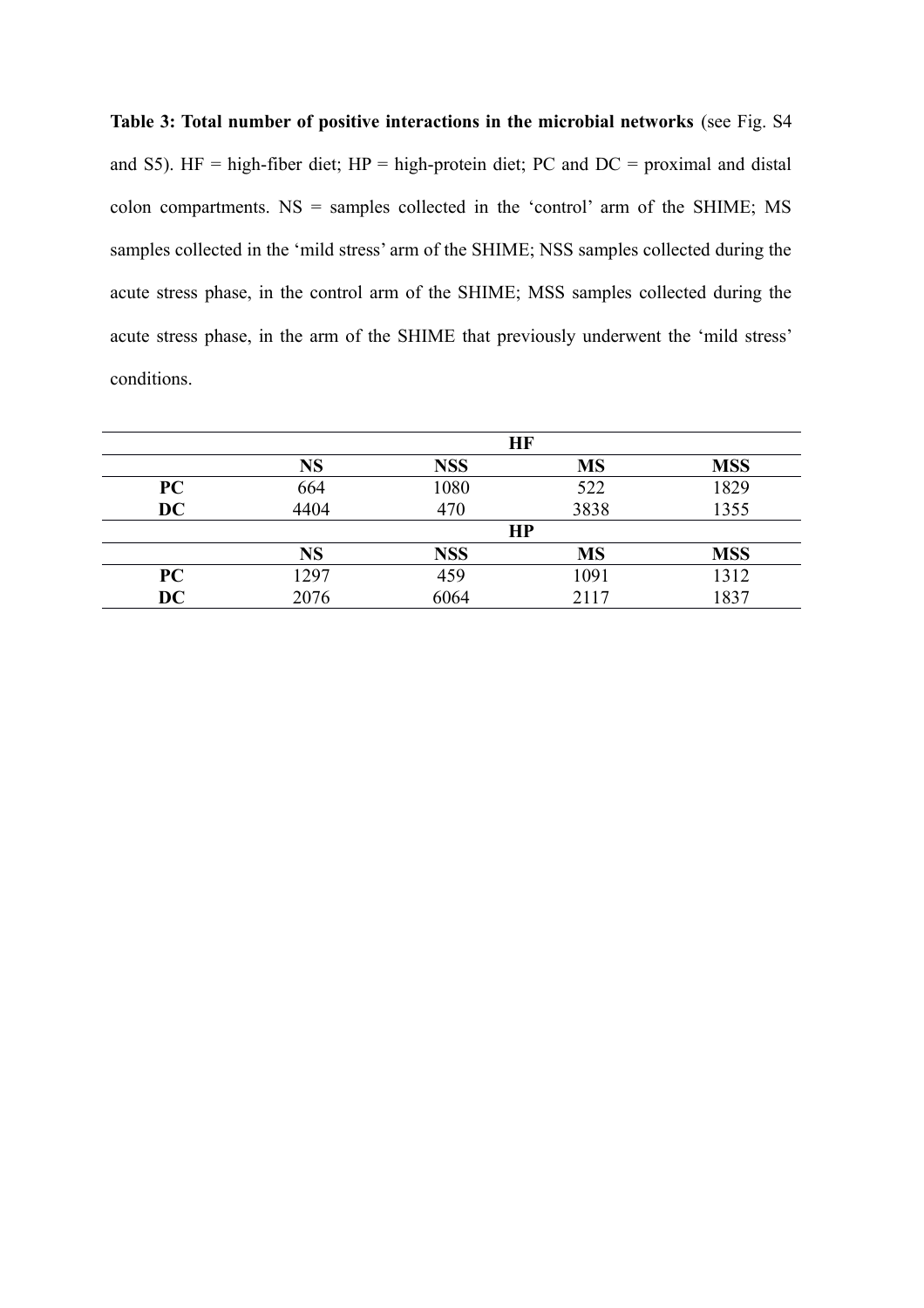#### **Supporting information legends**

Supporting Information Available, including data on rarefaction curves (Figure S1) the heat map showing the enrichment of the genera most affected during the experiment (Figures S2 and S3), the networks of positive interactions of the whole Illumina dataset (Figures S4 and S5) and the differential clustering (multivariate regression) of untargeted metabolites (Figure S6).

**Figure S1: Rarefaction curves (a) and number of OTUs (b) in the samples.**

**Figure S2: Heat map of the main changes at the genus level in community composition in the proximal colon.** Samples have been named according to Fig. 2

**Figure S3: Heat map of the main changes at the genus level in community composition in the distal colon.** Samples have been named according to Fig. 2.

**Figure S4: Network of positive interactions of the whole Illumina dataset based on Pearson correlation matrix with HF diet.** Node size = betweenness centrality; Green to red = low to high interactions. Networks have been generated with CytoScape 3.1. Samples have been named according to Fig. 2

**Figure S5: Network of positive interactions of the whole Illumina dataset based on Pearson correlation matrix with HP diet.** Node size = betweenness centrality; Green to red = low to high interactions. Networks have been generated with CytoScape 3.1. Samples have been named according to Fig. 2